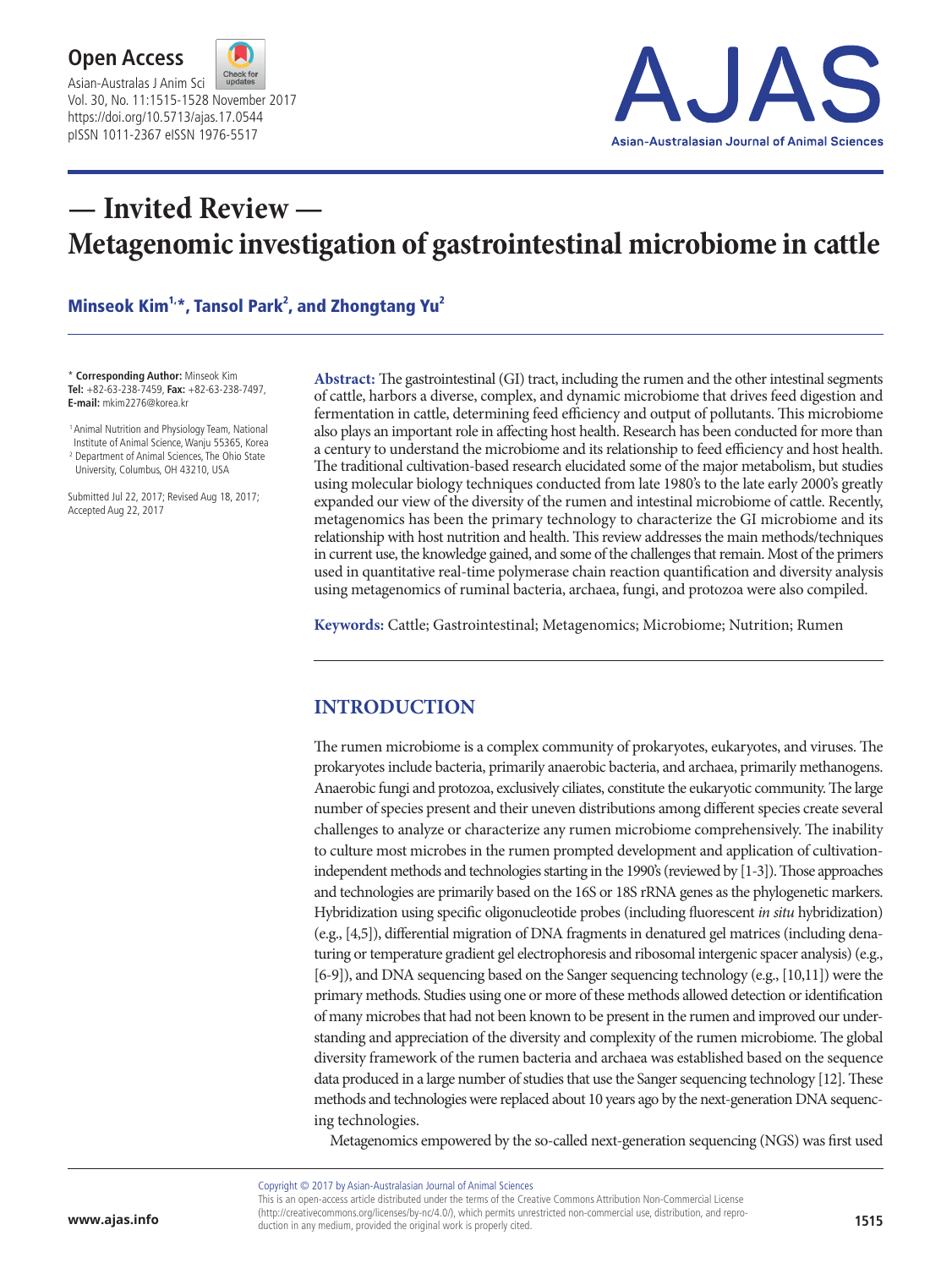to reveal the glycoside hydrolases in the rumen of dairy cows [13] and to evaluate the diversity of bacteria in the rumen and feces of beef cattle [14]. By now, hundreds of metagenomic studies have been reported to address different aspects of the rumen microbiome, such as the effect of feed additive or diets on the rumen microbiome, early patterns of colonization of young rumen, and the diversity of the enzymes, especially glycoside hydrolases. In this review, we discussed metagenomic investigation of gastrointestinal (GI) microbiome in cattle using quantitative real-time polymerase chain reaction (qPCR), phylogenetic microarrays, and NGS. The limitations and future perspectives of metagenomic studies of GI microbiome are also discussed.

### **SAMPLING AND DNA EXTRACTION**

Rumen cannulation has been used as a standard method to facilitate sample collection from the rumen of cattle [15]. However, only a small number of ruminally cannulated cattle are available to any researcher in a single study, thus limiting the number of livestock that can be sampled to evaluate the ruminal microbiome if only rumen cannulated cows are used. Rumen contents can be collected from non-cannulated cattle using stomach tubing, and any number of cattle can be sampled. A previous study showed that these two different methods did not result in significant difference in the composition of ruminal microbiome [15], indicating that stomach tubing can be used as an alternative method to collect ruminal samples from a large number of cows that are required by the investigators. However, this approach cannot be used to repeatedly collect rumen samples from the same cattle within a short period (e.g., a day) because the cattle are stressed during the sampling. Contamination by saliva may not affect the results of microbiome analysis, but it can alter the fermentation characteristics. Thus, precaution needs to be taken to minimize saliva contamination.

Metagenomic DNA can be extracted from the collected rumen contents. The rumen contents can also be separated into a liquid fraction and a solid fraction if desired and then subjected to separate metagenomic DNA extraction as described previously [6]. The separation of the two fractions allows analysis and identification of the microbes present in each of the fractions. Fresh fecal samples can be collected from cattle by rectal grab with a glove [16], while samples from other GI segments, such as cecum and jejunum, can only be collected after cattle are harvested [17,18].

Because different microbes are present in GI samples, metagenomic DNA representing the entire microbiome needs to be extracted. It has been reported that bead-beating based methods are more efficient than other methods to extract metagenomic DNA from GI samples [19]. Yu and Morrison [19] developed the repeated bead beating plus column (RBB+C) purification method to efficiently extract metagenomic DNA from ruminal and other GI samples, and this method increased DNA yield by up to 6-fold compared to three other common methods. The RBB+C method has been widely used to extract metagenomic DNA from ruminal and lower GI samples in cattle and has been cited for more than 660 times (e.g. [17,18,20-24]). It should be noted that many studies used commercial general purposed DNA extraction kits to extract metagenomic DNA from GI samples. Because most of those commercial kits were developed for general purposes, they may not yield representative DNA, thus likely skewing the actual composition and structure of GI microbiomes.

### **PHYLOGENETIC MARKER GENES**

The 16S rRNA genes have been used as the marker gene to determine the composition of both bacterial and archaeal communities because it is phylogenetically conserved and it does not laterally transfer [25]. The 16S rRNA gene sequence has a characteristic organization, with 9 hypervariable regions separating 10 conserved regions (Figure 1) [9,26]. The sequences of the conserved regions are similar (the degree of similarity depends on the phylogenetic relatedness) among bacterial or archaeal species, and they can be used to identify most bacteria or archaea. The conserved regions (C1-C9) are used to design PCR primers to amplify a defined portion of the 16S rRNA gene. The 16S rRNA gene sequences of the hypervariable regions (V1-V9) are different among bacterial or archaeal species and can be targeted to identify individual bacterial or archaeal species using PCR with species-specific primers for the 16S rRNA gene. Universal and species-specific PCR primer sets that are commonly used in examining microbial populations are listed in Table 1 and 2. The resultant 16S rRNA gene amplicons can be subjected to analyses using clone library, denaturing gradient gel electrophoresis (DGGE), qPCR, phylogenetic microarray, and NGS. In addition to 16S rRNA genes, methyl coenzyme-M reductase subunit A, that is unique of methanogens, has been used as a phylogenetic marker gene to examine methanogen populations [27,28] including the ruminal methanogen populations (e.g. [29-32]).

### **META-ANALYSIS OF MICROBIAL DIVERSITY**

Cloning of 16S rRNA gene amplicons and then Sanger sequenc-



Figure 1. A diagram showing the alternate conserved regions and hypervariable regions of the 16S rRNA genes. C1-C10, the 10 conserved regions; V1-V9, the 9 hypervariable regions. Alignments with high sequence similarity are highlighted in black, whereas alignments with low sequence similarity are highlighted in gray.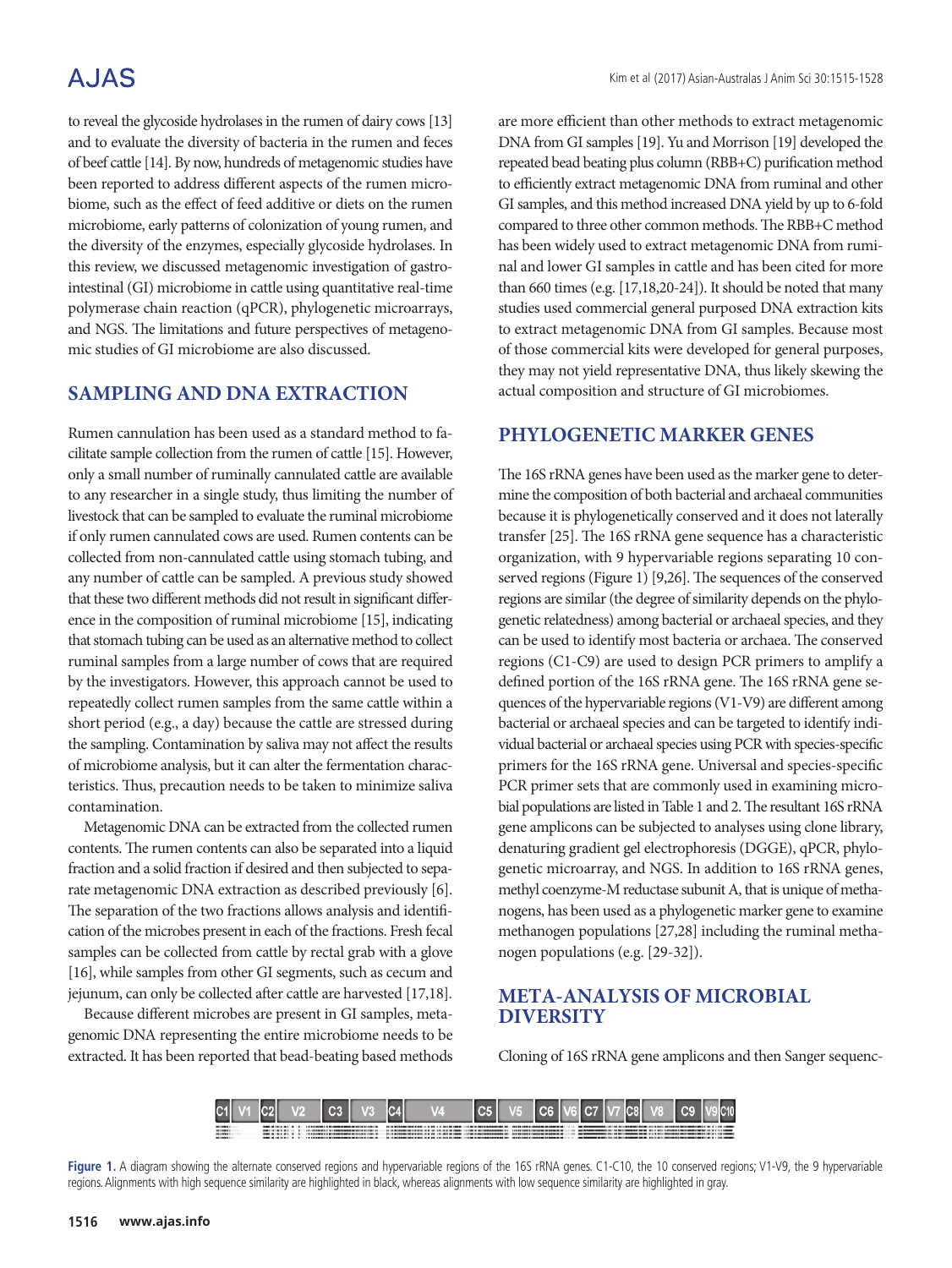### **Table 1.** Primers used for quantitative real-time polymerase chain reaction analysis of ruminal bacteria

|                                             |                                            | Primer sequences (5' - 3')                  |                     |                   |                   |  |
|---------------------------------------------|--------------------------------------------|---------------------------------------------|---------------------|-------------------|-------------------|--|
| Target                                      | <b>Forward</b><br>Reverse                  |                                             | Annealing temp (°C) | Product size (bp) | <b>References</b> |  |
| Domain                                      |                                            |                                             |                     |                   |                   |  |
| 16S rRNA                                    | ACTCCTACGGGAGGCAGCAGT                      | GTATTACCGCGGCTGCTGGCAC                      | 58                  | 200               | [110]             |  |
|                                             | GTGSTGCAYGGYTGTCGTCA                       | ACGTCRTCCMCACCTTCCTC                        | 60                  | 150               | [111]             |  |
|                                             | ACTCCTACGGGAGGCAG                          | GACTACCAGGGTATCTAATCC                       | 50                  | 468               | [112]             |  |
|                                             | CGGCAACGAGCGCAACCC                         | CCATTGTAGCACGTGTGTAGCC                      | 60                  | 130               | $[59]$            |  |
|                                             | CCTACGGGAGGCAGCAG                          | ATTACCGCGGCTGCTGG                           | 60                  | 194               | [113]             |  |
|                                             | ACTCCTACGGGAGGCAGCAG                       | ATTACCGCGGCTGCTGG                           | 60                  | 200               | [114]             |  |
|                                             | CGGYCCAGACTCCTACGGG                        | TTACCGCGGCTGCTGGCAC                         | 60                  | 200               | [115]             |  |
| Phylum                                      |                                            |                                             |                     |                   |                   |  |
| <b>Bacteroidetes</b>                        | GGARCATGTGGTTTAATTCGATGAT                  | AGCTGACGACAA CCATGCAG                       | 60                  | 126               | [116]             |  |
|                                             | CAGCAGCCGCGGTAATAC                         | CCGTCAATTCCTTTGAGTTT                        | 50                  | 408               | [117]             |  |
| Firmicutes                                  | GGAGYATGTGGTTTAATTCGAAGCA                  | AGCTGACGACAACCATGCAC                        | 60                  | 126               | [116]             |  |
| Class                                       |                                            |                                             |                     |                   |                   |  |
| Gammaproteobacteria                         | CMATGCCGCGTGTGTGAA                         | ACTCCCCAGGCGGTCDACTTA                       | 56                  | 497               | [118]             |  |
| Genus                                       |                                            |                                             |                     |                   |                   |  |
| Prevotella                                  | CACCAAGGCGACGATCA                          | GGATAACGCCYGGACCT                           | 60                  | 283               | [119]             |  |
|                                             | GGTTCTGAGAGGAAGGTCCCC                      | TCCTGCACGCTACTTGGCTG                        | 60                  | 121               | $[46]$            |  |
|                                             | CACRGTAAACGATGGATGCC                       | GGTCGGGTTGCAGACC                            | 55                  | 534               | [40, 120]         |  |
| <b>Bacteroides</b>                          | GAGAGGAAGGTCCCCCAC                         | CGCTACTTGGCTGGTTCAG                         | 60                  | 106               | [121]             |  |
| <b>Bacteroides and Prevotella</b>           | GAAGGTCCCCCACATTG                          | CAATCGGAGTTCTTCGTG                          | 56                  | 418               | $[122]$           |  |
| Butyrivibrio                                | GTGCCAGCMGCCGCGG                           | TGCGGCACYGACTCCCTATG<br>AGTTTYATTCTTGCGAACG | 65<br>55            | 371<br>429        | [51, 123]         |  |
| Clostridial cluster xiv<br>Faecalibacterium | CGGTACCTGACTAAGAAGC<br>GGAGGAAGAAGGTCTTCGG | AATTCCGCCTACCTCTGCACT                       | 60                  | 248               | $[124]$           |  |
| Lactobacillus                               | GAGGCAGCAGTAGGGAATCTTC                     | GGCCAGTTACTACCTCTATCCTTCTTC                 | 60                  | 126               | [124]             |  |
| Ruminococcus                                | GAGTGAAGTAGAGGTAAGCGGAATTC                 | GCCGTACTCCCCAGGTGG                          | 60                  | 75                | [125]<br>$[47]$   |  |
| Species                                     |                                            |                                             |                     |                   |                   |  |
| Anaerovibrio lipolytica                     | TGGGTGTTAGAAATGGATTC                       | CTCTCCTGCACTCAAGAATT                        | 62                  | 597               | $[48]$            |  |
| Butyrivibrio fibrisolvens                   | ACACACCGCCCGTACCA                          | TCCTTACGGTTGGGTCACAGA                       | 59                  | 63                | $[50]$            |  |
|                                             | ACCGCATAAGCGCACGGA                         | CGGGTCCATCTTGTACCGATAAAT                    | 60                  | 65                | [46, 126]         |  |
| B. proteoclasticus                          | TCCGGTGGTATGAGATGGGC                       | GTCGCTGCATCAGAGTTTCCT                       | 55                  | 185               | [127]             |  |
| Eubacterium ruminantium                     | CTCCCGAGACTGAGGAAGCTTG                     | GTCCATCTCACACCACCGGA                        | 60                  | 184               | [46, 128]         |  |
| Fibrobacter succinogenes                    | GGTATGGGATGAGCTTGC                         | GCCTGCCCCTGAACTATC                          | 59                  | 446               | [48, 129]         |  |
|                                             | GTTCGGAATTACTGGGCGTAAA                     | CGCCTGCCCCTGAACTATC                         | 60                  | 121               | $[59]$            |  |
|                                             | GCGGGTAGCAAACAGGATTAGA                     | CCCCCGGACACCCAGTAT                          | 59                  | 77                | [46, 130]         |  |
| Megasphaera elsdenii                        | AGATGGGGACAACAGCTGGA                       | CGAAAGCTCCGAAGAGCCT                         | 59                  | 79                | $[46]$            |  |
|                                             | GACCGAAACTGCGATGCTAGA                      | CGCCTCAGCGTCAGTTGTC                         | 58,62               | 130               | [131, 132]        |  |
| Rumicoccus albus                            | CCCTAAAAGCAGTCTTAGTTCG                     | CCTCCTTGCGGTTAGAACA                         | 62                  | 175               | [129]             |  |
|                                             | TGTTAACAGAGGGAAGCAAAGCA                    | TGCAGCCTACAATCCGAACTAA                      | 60                  | 75                | $[46]$            |  |
| R. flavefaciens                             | CGAACGGAGATAATTTGAGTTTACTTAGG              | CGGTCTCTGTATGTTATGAGGTATTACC                | 59                  | 132               | $[59]$            |  |
|                                             | TGGCGGACGGGTGAGTAA                         | TTACCATCCGTTTCCAGAAGCT                      | 60                  | 71                | [46, 128]         |  |
|                                             | TCTGGAAACGGATGGTA                          | CCTTTAAGACAGGAGTTTACAA                      | 55                  | 295               | [129]             |  |
| Ruminobacter amylophilus                    | CTGGGGAGCTGCCTGAATG                        | GCATCTGAATGCGACTGGTTG                       | 53                  | 101               | $[46]$            |  |
|                                             | CAACCAGTCGCATTCAGA                         | CACTACTCATGGCAACAT                          | 57                  | 642               | $[48]$            |  |
| Prevotella albensis                         | GCGCCACTGACGCTGAAG                         | CCCCAAATCCAAAAGGACTCAG                      | 52                  | 110               | $[49]$            |  |
| P. brevis                                   | GGTTTCCTTGAGTGTATTCGACGTC                  | <b>CTTTCGCTTGGCCGCTG</b>                    | 60                  | 219               | $[46]$            |  |
| P. bryantii                                 | ACTGCAGCGCGAACTGTCAGA                      | ACCTTACGGTGGCAGTGTCTC                       | 62,68               | 540               | $[48]$            |  |
|                                             | AGCGCAGGCCGTTTGG                           | GCTTCCTGTGCACTCAAGTCTGAC                    | 60                  | 91                | [46, 128]         |  |
| P. ruminicola                               | GAAAGTCGGATTAATGCTCTATGTTG                 | CATCCTATAGCGGTAAACCTTTGG                    | 50                  | 74                | $[46]$            |  |
|                                             | GGTTATCTTGAGTGAGTT                         | CTGATGGCAACTAAAGAA                          | 53, 56              | 485               | [48, 131]         |  |
| Streptococcus bovis                         | TTCCTAGAGATAGGAAGTTTCTTCGG                 | ATGATGGCAACTAACAATAGGGGT                    | 59                  | 127               | $[46]$            |  |
|                                             | CTAATACCGCATAACAGCAT                       | AGAAACTTCCTATCTCTAGG                        | 57                  | 869               | $[48]$            |  |
| Selenomonas ruminantium and                 | TGCTAATACCGAATGTTG                         | TCCTGCACTCAAGAAAGA                          | 59                  | 513               | $[48]$            |  |
| Mitsuokella multacida                       | CAATAAGCATTCCGCCTGGG                       | TTCACTCAATGTCAAGCCCTGG                      | 56,61               | 138               | [46, 128, 130]    |  |
| Succinivibrio dextrinosolvens               | CGTCAGCTCGTGTCGTGAGA                       | CCCGCTGGCAACAAAGG                           | 60                  | 80                | [46, 133]         |  |
|                                             | TGGGAAGCTACCTGATAGAG                       | CCTTCAGAGAGGTTCTCACT                        | 57                  | 854               | $[48]$            |  |
| Treponema bryantii                          | AGTCGAGCGGTAAGATTG                         | CAAAGCGTTTCTCTCACT                          | 57                  | 421               | $[48]$            |  |
| Epimural bacterial microbiome               |                                            |                                             |                     |                   |                   |  |
| Campylobacter                               | GGATGACACTTTTCGGAG                         | AATTCCATCTGCCTCTCC                          | 57                  | 246               | $[134]$           |  |
| Kingella                                    | CGCGTTAGCTACGCTACTGA                       | CGTGCATTTGGAACTGGTCA                        | 57                  | 239               | [135]             |  |
| Brachymonas                                 | ATGCAGTTCCCAGGTTAGGC                       | ACCTGGAGCTCATGACGGTA                        | 57                  | 169               | [135]             |  |
| Desulfobulbus                               | ACATCTGACTGACCAAGCCG                       | TGCTGGGTGGCTAATATCCG                        | 57                  | 153               | [135]             |  |
|                                             | AATTCCACATTCCCCTCTGGT                      | GAGGCGGCTAATATCTGTCTCGT                     | 57                  | 223               | $[135]$           |  |
| Olivibacter                                 | AGTATCAACGGCACTGCTCC                       | ACGTGTGGGTGTTTGAAGGT                        | 57                  | 178               | $[135]$           |  |
| Azoarcus                                    | TCTGTCGCACTCTAGCCTTG                       | GGACGGGAAGAAAACTGCCA                        | 57                  | 225               | [135]             |  |
| Ruminobacter                                | GTTTACGGCGTGGACTACCA                       | ACTGCATTTGAAACTGACGAACT                     | 57                  | 188               | [135]             |  |
| Pontibacter                                 | GTTTACGGCGTGGACTACCA                       | CGTTGAAACTGCGGGTCTTG                        | 57                  | 183               | [135]             |  |
| Desulfovibrio                               | CGCAGTTTCAAGGGCAGTTC                       | GTTGCACTGTGCCAATCAGC                        | 57                  | 195               | $[135]$           |  |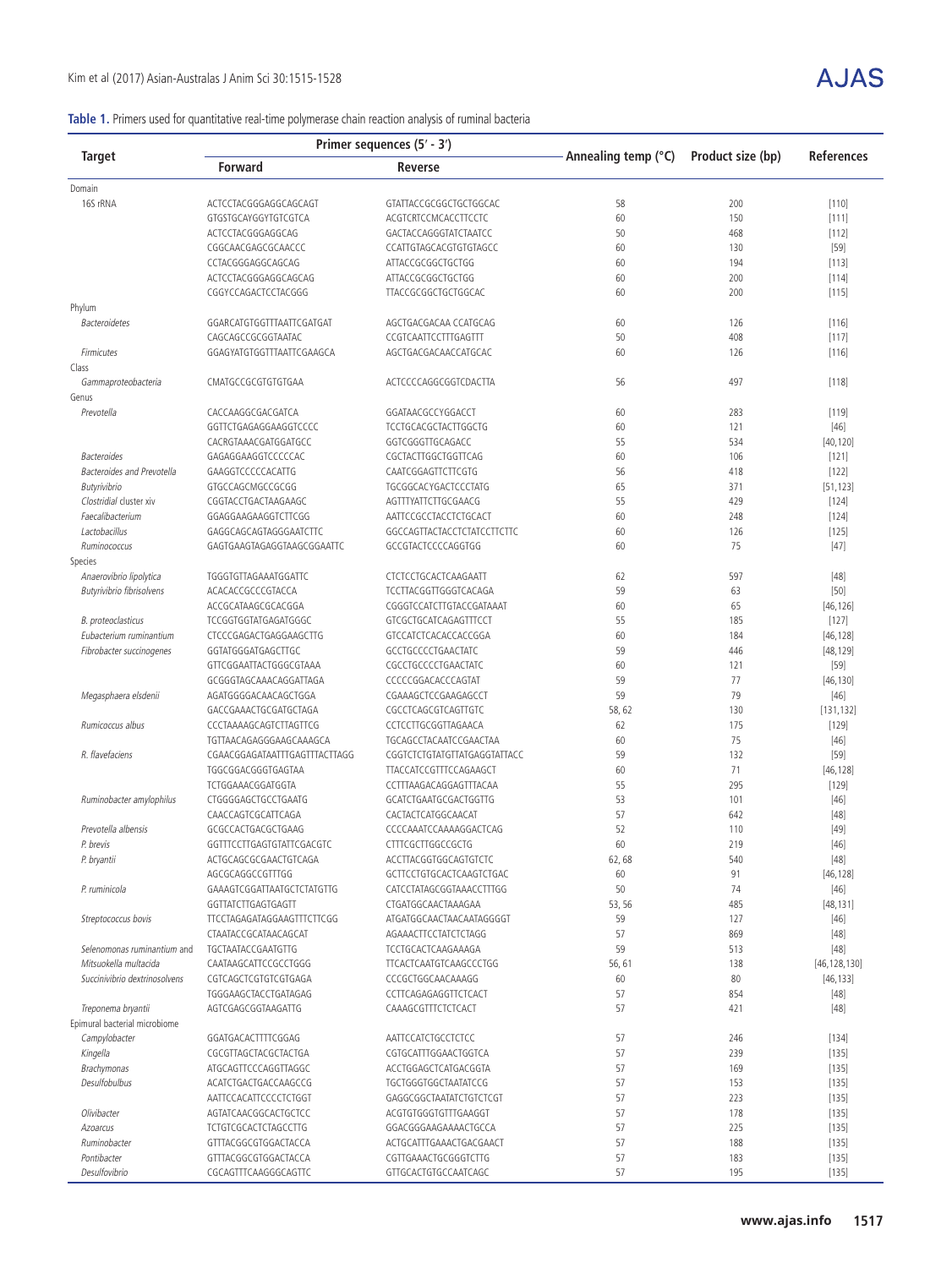# A.IAS

|  | Table 2. Primers used for quantitative real-time polymerase chain reaction of ruminal archaea, protozoa, and fungi |  |  |  |  |
|--|--------------------------------------------------------------------------------------------------------------------|--|--|--|--|
|  |                                                                                                                    |  |  |  |  |

|                             | Primer sequences (5' - 3')                             | Annealing temp            | <b>Product size</b> | <b>References</b> |            |
|-----------------------------|--------------------------------------------------------|---------------------------|---------------------|-------------------|------------|
| <b>Target</b>               | <b>Forward</b><br><b>Reverse</b>                       |                           | $(^{\circ}C)$       |                   | (bp)       |
| Prokaryote                  | CCTACGGGRBGCASCAG                                      | GGACTACYVGGGTATCTAAT      | 60                  | 466               | [112]      |
| Archaea                     |                                                        |                           |                     |                   |            |
| Methanogens (mcrA)          | TTCGGTGGATCDCARAGRGC                                   | GBARGTCGWAWCCGTAGAATCC    | 56                  | 140               | $[30]$     |
|                             | GGYGGTGTMGGDTTCACMCARTA                                | CGTTCATBGCGTAGTTVGGRTAGT  | 60                  | 460               | [136, 137] |
|                             | GGTGGTGTMGGDTTCACMCARTA                                | CGTTCATBGCGTAGTTVGGRTAGT  | 55                  | 469               | [137]      |
| Methanogens                 | GGATTAGATACCCSGGTAGT                                   | GTTGARTCCAATTAAACCGCA     | 60                  | 191               | [138]      |
| (16S rRNA)                  | CCGGAGATGGAACCTGAGAC                                   | CGGTCTTGCCCAGCTCTTATTC    | 60                  | ~160              | $[36]$     |
|                             | ATTAGATACCCSBGTAGTCC                                   | GCCATGCACCWCCTCT          | 60                  | 273               | $[112]$    |
|                             | AMGWTCCAGGCCCTACGG                                     | TGGCACCSGTCTTRCCC         | 63                  | 149               | $[139]$    |
| Order                       |                                                        |                           |                     |                   |            |
| <b>RCC</b>                  | CAGCAGTCGCGAAAACTTC                                    | AACAACTTCTCTCCGGCAC       | 60                  | 485               | $[140]$    |
|                             | TTCTGGGGTAGGGGTAAAATC                                  | GTCTGCAGCGTTTACACCCT      | 60                  | 149               | $[141]$    |
| RCC a, f                    | CGACTTCCGAAGAGACTGTCAA                                 | GTCTGCAGCGTTTACACCCT      | 63                  | 199               | $[139]$    |
| RCC c, d, e, j, k, l        | CGGRGAGACTGCCGG                                        | GTCTGCAGCGTTTACACCCT      | 63                  | 192               | $[139]$    |
| non RCC                     | AATTGGAKTCAACGCCGGR                                    | TGGGTCTCGCTCGTTG          | 60                  | 142               | [142, 143] |
| Methanobacteriales          | CGWAGGGAAGCTGTTAAGT                                    | TACCGTCGTCCACTCCTT        | 60                  | 343               | $[112]$    |
| Methanococcales             | TAAGGGCTGGGCAAGT                                       | CACCTAGTYCGCARAGTTTA      | 60                  | 337               | $[112]$    |
| Methanomicrobiales          | ATCGRTACGGGTTGTGGG                                     | CACCTAACGCRCATHGTTTAC     | 63                  | 506               | $[112]$    |
| Methanosarcinales           | GTAAACGATRYTCGCTAGGT                                   | GGTCCCCACAGWGTACC         | 60                  | 354               | [112]      |
| Family                      |                                                        |                           |                     |                   |            |
| Methanosarcinaceae          | GAAACCGYGATAAGGGGA                                     | TAGCGARCATCGTTTACG        | 60                  | 408               | [112]      |
| Methanosaetaceae            | TAATCCTYGARGGACCACCA                                   | CCTACGGCACCRACMAC         | 60                  | 164               | [112]      |
| Genus                       |                                                        |                           |                     |                   |            |
| Methanobrevibacter          | TTTAATAAGTCTCTGGTGAAATC                                | AGATTCGTTCTAGTTAGACGC     | 60                  | ~160              | $[36]$     |
|                             | TGGGAATTGCTGGWGATACTRTT                                | GGAGCRGCTCAAAGCCA         | 63                  | 231               | $[139]$    |
| Methanomicrobium            | TGTTTAAAACACATGGGAAGA                                  | ATTCCCAGTATCTCTTAGACGC    | 60                  | 176               | $[141]$    |
| Species                     |                                                        |                           |                     |                   |            |
| Methanosphaera stadtmanae   | CTTAACTATAAGAATTGCTGGAG                                | TTCGTTACTCACCGTCAAGATC    | 60                  | ~150              | $[36]$     |
| Protozoa and fungi          |                                                        |                           |                     |                   |            |
| General anaerobic fungi     | GAGGAAGTAAAAGTCGTAACAAGGTTTC CAAATTCACAAAGGGTAGGATGATT |                           | 62                  | 120               | $[59]$     |
| Neocallimastigales-specific | TTGACAATGGATCTCTTGGTTCTC                               | GTGCAATATGCGTTCGAAGATT    | 60                  | 110               | [61]       |
| Protozoa                    | GCTTTCGWTGGTAGTGTATT                                   | CTTGCCCTCYAATCGTWCT       | 56                  | 223               | $[53]$     |
| Dasytricha ruminantium      | CTAGAGCTAATACATGCC                                     | CTACAATCACAATTAAATTGC     | 55                  | 312               | $[57]$     |
| Entodinium                  | GAGCTAATACATGCTAAGGC                                   | CCCTCACTACAATCGAGATTTAAGG | 55                  | 317               | $[57]$     |

ing were the primary method to reveal the composition of GI microbiome in cattle before NGS became affordable about 7 years ago. Some studies also sequenced excised DGGE band using Sanger sequencing to identify the bacteria of interest. Most studies using these methods focused on the analysis of bacterial communities in the liquid fraction of the rumen (e.g., [33-36]), and only a small number of studies analyzed bacterial communities in the solid fraction of the rumen (e.g., [6,13]). Some studies examined bacterial communities present on the rumen wall [37,38]. Although these methods are no longer commonly used these days, they can still help identify novel bacteria [39]. Additionally, when genus-specific primers are used, the diversity of a specific genus such as *Prevotella* and *Treponema* in the rumen can be examined [40,41].

All the 16S rRNA gene sequences obtained using cloning and Sanger sequencing have been archived in GenBank, which stores all the sequences including sequences of poor quality and chimeric

sequences from any sample. The ribosomal database project (RDP, http://rdp.cme.msu.edu/) archives all 16S rRNA gene sequences that passed quality controls. A meta-analysis of 16S rRNA gene sequences that are publicly available in the RDP database can be used to investigate GI microbiome in cattle (Figure 2). Kim et al [12] first retrieved all the 16S rRNA gene sequences of both ruminal bacteria and archaea deposited in the RDP database and then conducted a meta-analysis of the retrieved sequences to examine the collective bacterial and archaeal diversity in the rumen. In that study, a total of 13,478 bacterial and 3,516 archaeal 16S rRNA gene sequences were obtained from the RDP database (Release 10, Update 22). Those sequences were used to establish a framework of bacterial and archaeal diversity in the rumen [12]. *Firmicutes* and *Bacteroidetes* were predominant bacterial phyla, while *Euryarchaeota* was the most predominant archaeal phylum. A recent study [42] updated the appraisal of the ruminal archaeal diversity using a meta-analysis of 8,623 archaeal se-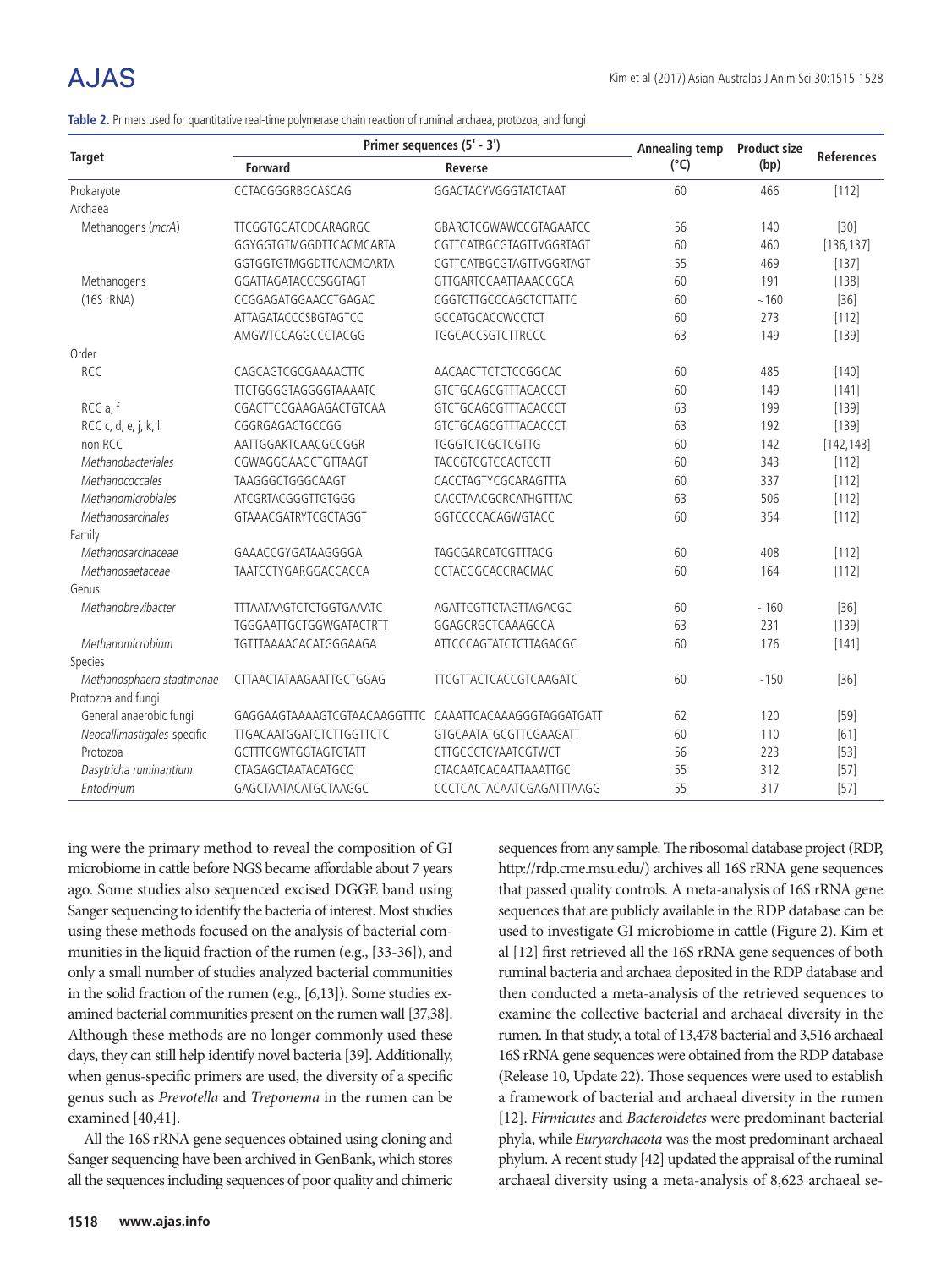### A.JAS



**Figure 2.** A flowchart for meta-analysis of gastrointestinal (GI) microbial diversity in cattle.

quences retrieved from the RDP database (Release 11, Update 3).

A similar meta-analysis was also performed to assess the composition of bacterial communities in the feces of cattle [43]. In this study, a total of 13,663 bacterial sequences recovered from the feces of cattle were retrieved from the RDP database (Release 11, Update 1). *Firmicutes* and *Bacteroidetes* were the predominant phyla in the feces of cattle, but the fecal and ruminal microbiome differed in the membership of these two major phyla.

#### **QUANTITATIVE REAL-TIME POLYMERASE CHAIN REACTION**

The qPCR has been used to accurately quantify GI microbial populations in cattle [44]. By continued efforts of rumen microbiologists in the past two decades, various pairs of universal and specific primers have been developed and validated using rumen samples. These primers support not only detection but also quantification of various groups of rumen microbes. In this review we compiled most of the primers used in the qPCR analysis of bacteria (Table 1) and archaea, protozoa, and fungi (Table 2). Compared to the other methods, qPCR is sensitive and quantitative, allowing reliable analysis of individual microbial populations, with respect to population dynamics and responses to dietary interventions. It should be noted that although qPCR does not allow quantification of numbers of microbial cells per unit of the sample, the gene copy numbers determined by qPCR is a reliable measure of the abundance of a microbial population.

Domain-specific primer sets for the 16S rRNA gene have been designed to detect and quantify all bacteria or archaea, while phylum-specific primer sets were designed to target members of a phylum (Table 1). Genus-specific primers are frequently used to determine the abundance of a genus such as *Prevotella*, *Bacteroides*, *Butyrivibrio*, or *Ruminococcus* (Table 1). Studies using

qPCR have provided interesting insight into abundance and thus the importance of some ruminal bacteria. For instance, among the known bacterial genera, *Prevotella* was the most predominant regardless of diet or location in the rumen [45,46]. However, the three cultured species of this genus, *P. ruminicola*, *P. bryantii*, and *P. brevis*, each accounts for only less than 3.8% of *Prevotella*, suggesting that new species remain to be identified and characterized within the genus *Prevotella* [45-47].

Tajima et al [48] designed 12 primer sets specific for culturable ruminal bacterial species that include *Fibrobacter succinogenes*, *Ruminococcus flavefaciens*, *Ruminococcus albus*, *Prevotella ruminicola*, *Prevotella albensis*, *Prevotella bryantii*, *Selenomonas ruminantium-Mitsuokella multiacida*, *Streptococcus bovis*, *Eubacterium ruminantium*, *Treponema bryantii*, *Succinivibrio dextrinosolvens*, and *Anaerovibrio lipolytica*. These ruminal bacterial species as affected by diet shifts were monitored using the specific primers. Populations of rumen *Megasphaera elsdenii*, *Butyrivibrio fibrisolvens*, and *Streptococcus bovis* also were monitored in cattle fed different diets using qPCR [49,50]. Additionally, qPCR was also used to quantify uncultured ruminal bacteria represented by new 16S rRNA gene sequences [45,51], providing opportunities to help understand the importance and functions of uncultured microbes in GI environment.

The primer sets specific for total archaea and their lower taxa (order, family, and genus) were listed in Table 2. Among ruminal methanogens, *Methanobrevibacter* has been identified as the most dominant genus [12]. Recently, the shift of metabolically active methane producers by many of the dietary interventions has been confirmed by qPCR. The "rumen cluster C" (RCC), now placed in the new order *Methanoplasmatales*, was suggested as a potential methane mitigating target due to its significant positive correlation with reduced methane upon oil supplementation [52].

The procedure developed by Sylvester et al [53] has been widely used to quantify the abundance of protozoa in the rumen (Table 2), and the qPCR result was comparable to that of microscopic counting, which needs expertise and experience to identify genus or species of ruminal protozoa. This primer pair had been used in quantifying the abundance of total ruminal protozoa in various studies [54-56]. Primers targeting the 18S rRNA genes of specific taxa of ruminal protozoa, including *Entodinium* spp. and *Dasytricha ruminantium*, have also been developed and used in quantifying individual populations of ruminal protozoa [57].

Anaerobic fungi are not a large group of microbes in the rumen, but their hyphae can penetrate into the fiber helping colonization by other cellulolytic bacteria [58]. Specific primers for ruminal anaerobic fungi were first reported by Denman et al [59] (Table 2). Genera *Neocallimastix*, *Orpinomyces*, and *Piromyces*  were successfully amplified by the primer set without amplification of other aerobic fungal genera. Most fungal primers were designed to amplify the internal transcribed spacer 1, rather than the fungal 18S rRNA gene because the latter is too conserved to provide an adequate phylogenetic resolution [60]. Another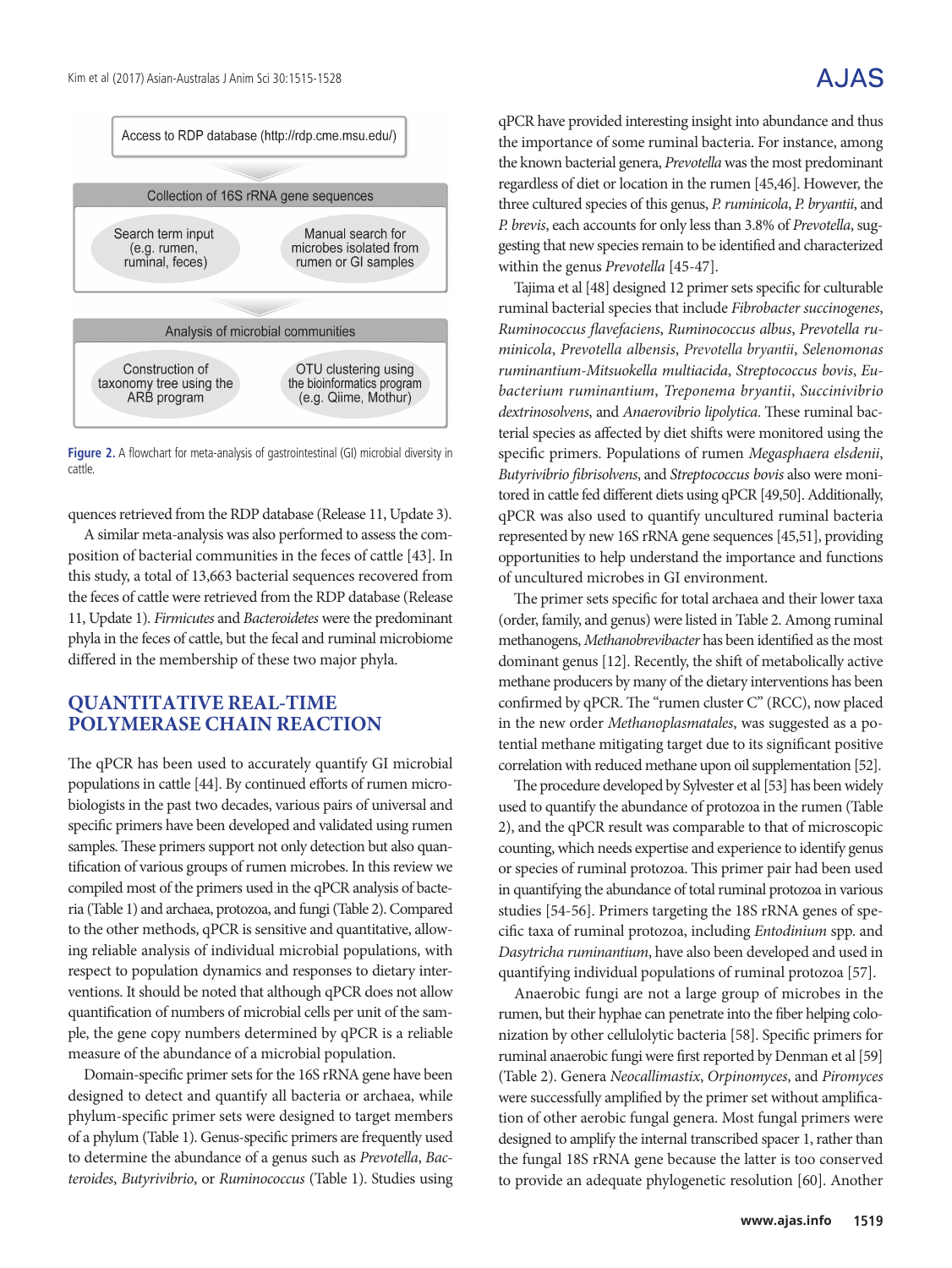*Neocallimastigales*-specific qPCR primer set targeting the 5.8S rRNA gene was first validated by Edwards et al [61], but few studies have ever used it.

Several recent papers investigated the bacterial communities in the lower GI tract of pre-weaned calves and steers using qPCR [62,63], and these studies advanced our limited knowledge about the microbiome residing in the small and large intestines and its roles in post-ruminal feed digestion. The composition of methanogen communities appeared to differ not only among different segments of the intestines (jejunum, ileum, cecum, colon, and rectum) but also among individual animals [64]. Frey et al [65] detected methanogens in the duodenum of lactating dairy cows, but it remains to be determined if they are live methanogens.

### **PHYLOGENETIC MICROARRAY**

A phylogenetic microarray is a 16S rRNA gene chip composed of a large number of oligonucleotide probes. It can simultaneously detect predominant microbes in a complex ecosystem [44]. The phylogenetic microarray technique has been widely used to investigate the human GI microbiome [66,67]. The first microarray dedicated to the analysis of ruminal microbiome, referred to as RumenBactArray, was developed by Kim et al [68]. The RumenBactArray was developed using the 16S rRNA gene sequences that were obtained for a meta-analysis of rumen microbial diversity [12]. In total, 1,666 specific microarray probes were included in the RumenBactArray, and six of these arrays can be synthesized on each chip, allowing simultaneous analysis of six samples, with each probe being in three replicates per array. Specificity of the microarray probes was evaluated using known 16S rRNA gene clones obtained in a previous study [39]. The utility of the RumenBactArray was tested using liquid and solid fractions of rumen samples from sheep fed two different diets [51]. The structure of ruminal bacterial communities was greatly different between the two diet groups and between the two fractions in the same diet group. This RumenBactArray was recently used to examine ruminal bacterial communities as affected by essential oils intended to decrease methane production [69]. The RumenBactArray analysis revealed bacterial population shifts upon exposure to the essential oils.

Although phylogenetic microarrays can rapidly assess changes in microbial populations in a microbiome, they have some limitations. The microarray method is not as quantitative, sensitive, or specific as qPCR, and it can only detect dominant microbial populations [44]. Additionally, the microarray method cannot detect novel microbial populations that are not represented by the probes because only known sequences are used for probe design. New probes need to be added to overcome this limitation. Another technical limitation is that poor probe design and hybridization can result in inaccurate profiles of microbial populations. Sensitivity involved in probe hybridization is positively associated with probe length, whereas the opposite holds true for specificity

[70]. To improve both sensitivity and specificity, Kim et al [68] used the GoArray program [71] to design the RumenBactArray probes, each of which is composed of 2 sub-probes, and a linker between the 2 sub-probes. Additionally, the specificity of microarray probes can be affected by the number of reference sequences used in the design of probes. Therefore, the specificity of microarray probes will need to be regularly checked based on updated reference sequences.

The RumenBactArray was developed when 454 pyrosequencing was the only NGS available for metagenomic analysis. Now that Illumina systems, especially the MiSeq platform, allow costeffective sequencing-based metagenomic analysis, most people use NGS. However, because microarray can provide a uniformed analysis and microarray data are easier to analyze, microarrays may become a useful tool once the composition of rumen and GI microbiome of cattle has been determined.

#### **NEXT-GENERATION SEQUENCING**

Since the 454 Genome Sequencer FLX system developed by 454 Life Sciences (Roche, Branford, CT, USA) was used for 16S rRNA gene amplicon sequencing, microbiomes in various environments have been investigated. Brulc et al [13] first investigated the ruminal bacterial communities of cattle using 454 pyrosequencing and revealed the microbial difference between liquid and adherent fractions. Since then, many studies have examined the ruminal bacterial communities of cattle using 454 pyrosequencing by analyzing the V1-V3 region of the 16S rRNA genes (Table 3). These studies showed that ruminal microbiome is greatly affected by diets and feed additives (e.g., [14,20,21,72]). In addition, Cersosimo et al [73] analyzed the composition of ruminal methanogens using 454 pyrosequencing of archaeal 16S rRNA gene amplicons generated from a pair of primers specific for methanogens, while Fouts et al [74] investigated the ruminal fungal diversity using a fungal-specific 18S rRNA primer pair (Table 3). Ruminal protozoal communities also were examined using a protozoal-specific 18S rRNA primer pair [75]. Due to the high cost and low throughput, 454 pyrosequencing is no longer used in analyzing any microbiome.

Compared to the 454 pyrosequencing, the Illumina sequencing technique is more cost-efficient and has much greater throughput. Caporaso et al [76] developed a workflow to examine bacterial diversity using the Illumina GAIIx platform by analyzing the V4 region of the 16S rRNA genes (Table 3). However, in the past few years, the Illumina MiSeq system has been the primary technology for microbiome analysis (Illumina, San Diego, CA, USA). The MiSeq system can produce 500 bp sequence reads by using the 2×300 bp paired-end sequencing that is comparable to those generated by 454 pyrosequencing. The V1-V3 region [23] and the V4-V5 regions [77] have been the primary regions sequenced using the Illumina MiSeq platform when ruminal bacterial communities are analyzed. Table 3 lists most of the primers that have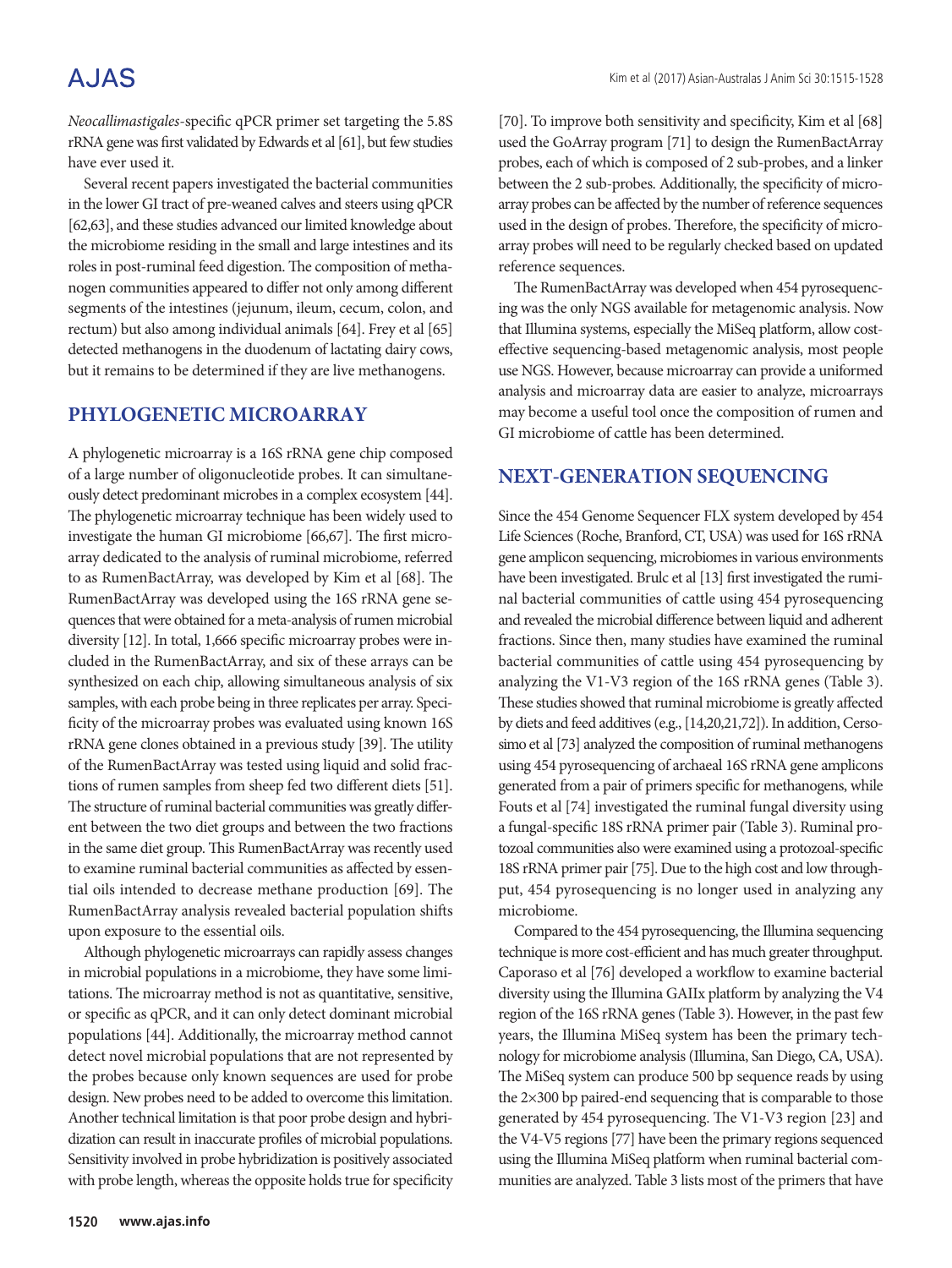**Table 3.** Ribosomal RNA gene primer pairs used for the next-generation sequencing method

| <b>Domain</b> | <b>Primer</b> | Sequence $(5' \rightarrow 3')$ | Target                 | <b>Method</b>       | Reference  |
|---------------|---------------|--------------------------------|------------------------|---------------------|------------|
| Bacteria      | 515f-806r     | GTGYCAGCMGCCGCGGTAA            | V <sub>4</sub>         | Illumina MiSeq      | $[76]$     |
|               |               | GGACTACNVGGGTWTCTAAT           |                        |                     |            |
|               | 27f           | AGAGTTTGATCMTGGCTCAG           | $V1-V3$                | Roche 454           | [22, 23]   |
|               | 519r          | GWATTACCGCGGCKGCTG             |                        | Illumina MiSeq      |            |
|               | 357f          | CCTACGGGAGGCAGCAG              | $V3-V4$                | Illumina MiSeq      | $[144]$    |
|               | 806r          | GGACTACNVGGGTWTCTAAT           |                        |                     |            |
|               | 357f          | CCTACGGGAGGCAGCAG              | $V3-V5$                | Roche 454           | [81]       |
|               | 926r          | CCGTCAATTCMTTTRAGT             |                        | Illumina MiSeq      |            |
|               | 518f          | CCAGCAGCYGCGG                  | $V4-V5$                | Illumina MiSeq      | $[77]$     |
|               | 926r          | CCGTCAATTCNTTTRAGT             |                        |                     |            |
|               | 27f           | AGAGTTTGATCMTGGCTCAG           | $V1-V8$                | Pacific Biosciences | $[78]$     |
|               | 1392r         | GACGGGCGGTGTGTAC               |                        |                     |            |
|               | 27f           | AGAGTTTGATCMTGGCTCAG           | $V1-V9$                | Pacific Biosciences | $[145]$    |
|               | 1492r         | TACCTTGTTACGACTT               |                        |                     |            |
| Archaea       | Met86F        | GCTCAGTAACACGTGG               | $V1-V3$                | Illumina MiSeq      | [146, 147] |
|               | Met471R       | GWRTTACCGCGGCKGCTG             |                        |                     |            |
|               | Ar915aF       | AGGAATTGGCGGGGGAGCAC           | $V6-V8$                | Roche 454           | $[75]$     |
|               | Ar1386R       | GCGGTGTGTGCAAGGAGC             |                        |                     |            |
| Protozoa      | <b>RP841F</b> | GACTAGGGATTGGARTGG             | A 18S rRNA gene region | Roche 454           | $[75]$     |
|               | Reg1320R      | AATTGCAAAGATCTATCCC            |                        |                     |            |
| Fungi         | LR3           | CCGTGTTTCAAGACGGG              | A 28S rRNA gene region | Roche 454           | [148]      |
|               | LROR          | ACCCGCTGAACTTAAGC              |                        |                     |            |
|               | EF4a          | GGAAGGGRTGTATTTATTAG           | A 18S rRNA gene region | Roche 454           | $[74]$     |
|               | fung5a        | GTAAAAGTCCTGGTTCCCC            |                        |                     |            |

been used to generate PCR amplicons for NGS sequencing. The Illumina MiSeq platform has also been used to analyze microbiome in the lower GI tract (cecum, jejunum, and colon) of cattle [17,18,22,24], and *Firmicutes* was found to be the largest phylum in these intestine segments [17,18,22,24]. It is also shown that the rumen and the lower GI tract harbor phylogenetically distinct microbiome [43].

The Pacific Biosciences (PacBio) sequencing is considered one of the third generation of DNA sequencing technologies (Pacific Biosciences, Menlo Park, CA, USA). Only one study has been reported that used this technology to analyze the ruminal microbiome [78]. Using the PacBio RSII system, nearly full-length (V1-V8) 16S rRNA genes can be sequenced (Table 3), providing finer phylogenetic resolution. The PacBio RSII system and the MiSeq system resulted in different microbiome composition and structure. Future studies are needed to determine which technology can support more accurate characterization of rumen and GI microbiome. A model or mock microbiome with known composition and structure will be required for such a comparison.

Specialty bioinformatics programs are required to analyze the large volumes of NGS data. QIIME [79] and Mothur [80] are the commonly used bioinformatics software packages to analyze 16S rRNA gene sequences generated from NGS technologies. A flowchart summarizing the bioinformatics process is shown in Figure 3. First, the NGS datasets are preprocessed to check sequence quality and to remove potential chimeric sequences and lowquality (often Q<20) sequences. ChimeraSlayer [81] and UCHIME

[82] are widely used to detect and remove possible chimeric sequences. The cleaned sequences are clustered into operational taxonomic units (OTUs) using one of three OTU picking methods that are *de novo*, closed-reference, and open-reference methods based on a sequence similarity value (often 97%). The *de novo* method does not use a reference sequence set but clusters sequences into OTUs based the chosen sequence similarity value. In *de novo* OTU picking, all sequences are clustered into OTUs. Both the closed-reference and the open-reference OTU picking methods use a reference sequence core set. When the closedreference OTU picking method is used, sequences are clustered against a reference sequence set based on the chosen sequence similarity value. Sequences that do not match any reference sequences are excluded. The open-reference OTU picking process does closed-reference OTU picking first, and the sequences that do not match a reference of the reference sequence set are clustered into OTUs *de novo*. Uclust is the default OTU clustering tool to pick OTUs from unaligned sequences in QIIME [79,83], while furthest neighbor, average neighbor, or nearest neighbor algorithm is used to generate OTUs from aligned sequences in Mothur [80]. Each OTU can be assigned to a taxon by comparing its representative sequence to the reference sequences in specialty databases such as Greengenes [84,85] and Silva [86-88]. A commonly used taxonomic assignment program is the Naïve Bayesian Classifier [89], which is the default method in both QIIME [79] and Mothur [80].

Alpha diversity measures the diversity in a given sample, while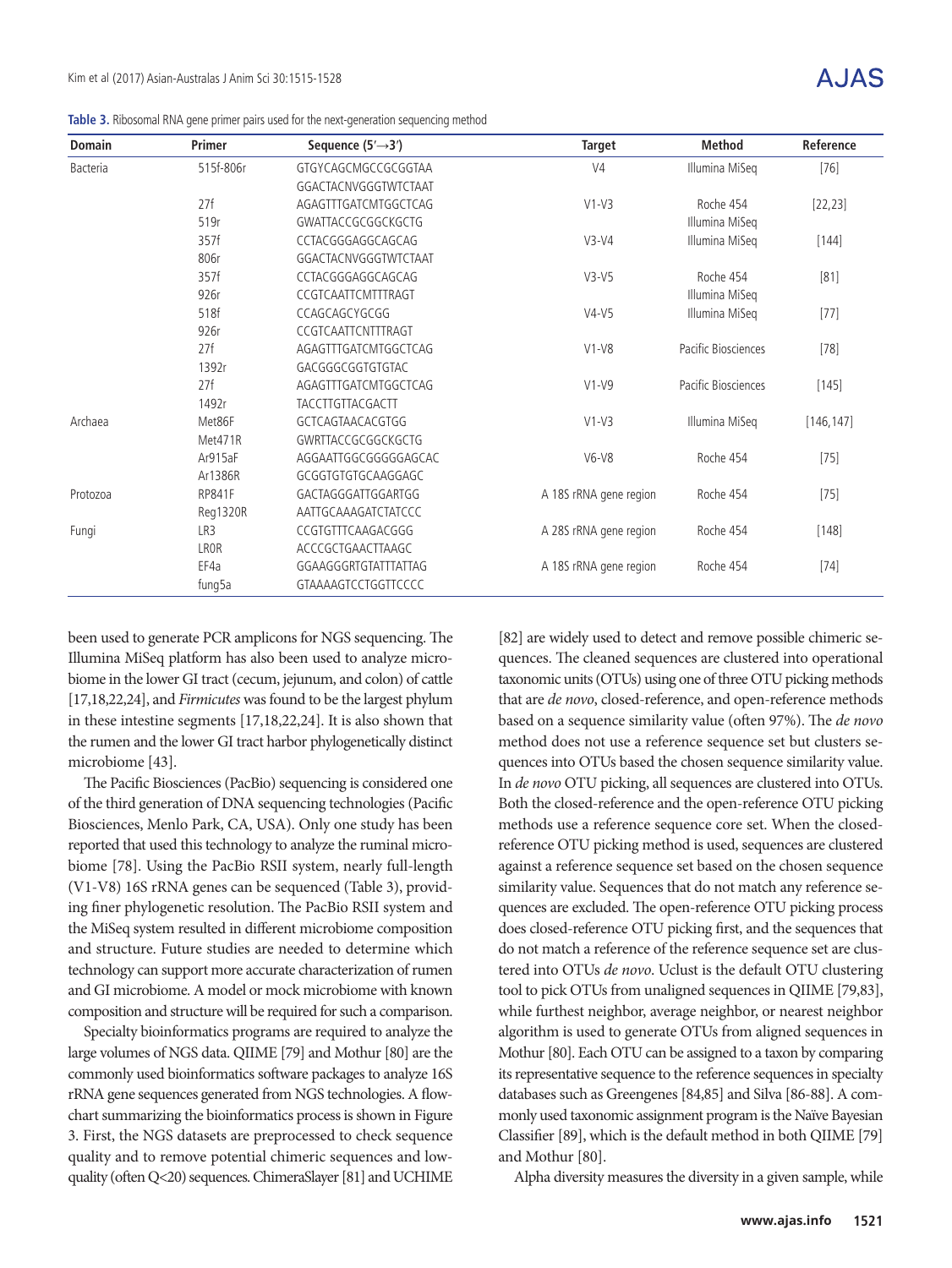# A.JAS



**Figure 3.** A flowchart outlining the process of bioinformatic analysis of 16S rRNA gene amplicons sequenced using next-generation sequencing (NGS). Either QIIME or Mothur can be used.

beta diversity measurements allow comparison of diversity among samples. For analysis of microbiome, OTUs at 97% sequence similarity are regarded as species equivalent and are used for both alpha and beta diversity statistics. Examples of alpha diversity analysis are observed richness (number of detected OTUs) and predicted richness (rarefied, Chao1, and ACE estimates of maximum species richness). On the other hand, beta diversity comparison is typically performed using multivariate analyses such as principal coordinates analysis [90], partial least square discriminant analysis, canonical correspondence analysis (CCA) [91], analysis of similarities [92], and permutational analysis of variance [93]. All these analyses allow visualization of similarity or dissimilarity among samples, while CCA also visualizes correlations between samples and environmental parameters.

Determination of the composition and structure of the rumen and the GI microbiome is important, but this type of microbiome has high functional redundancy [94], and it has been shown that phylogenetic variations in the human gut microbiome are not necessarily accompanied by functional changes [95]. Therefore, it is important to characterize rumen and GI microbiome with respect to its functional diversity and features. Phylogenetic investigation of communities by reconstruction of unobserved states (PICRUSt) is a bioinformatics tool that has been used to

predict metagenomic functions using 16S rRNA marker gene sequences [96]. Liu et al [97] used PICRUSt to examine the potential functionality of ruminal bacterial communities. However, members of the same species may have very different functions. This is exemplified by some strains of *Escherichia coli* and *Ruminococcus albus*. Therefore, it should be cautious to interpret the functional profiles predicted from 16S rRNA gene sequence using PICRUSt.

Although the 16S rRNA gene-based NGS methods have greatly contributed to the appraisal and understanding the diversity of rumen and GI microbiome, the resultant microbiome diversity may not be accurate due to limitations of PCR, such as differences in amplification efficiency, nonspecific annealing, and PCR artifact formation [98-100]. Thus, caution should be exercised when NGS data are interpreted quantitatively.

Shotgun metagenomic sequencing is one of the primary technologies to investigate the functional profiles of microbiomes [101]. Shotgun metagenomic sequencing empowered by NGS can potentially identify all the genes in GI microbiome in cattle. Several studies have used shotgun sequencing to investigate the functional diversity in the ruminal microbiome of cattle, including cattle fed methane-mitigating diets [102], cattle fed different forages [103], and cattle with wheat-induced frothy bloat [104]. This approach has also been used in comparatively characterizing the functional profiles in the fecal microbiome of buffaloes and cattle [105]. The advantage of shotgun metagenomic sequencing is that it does not have potential PCR biases of the 16S rRNA gene-based NGS method [99]. One limitation of the shotgun sequencing approach is that it can only reveal the functional potential, not the actual functions expressed in any microbiome.

Metatranscriptomics allows direct sequencing of the RNA transcripts expressed in a microbiome. Therefore, metatranscriptomics is better suited than shotgun metagenomic sequencing in functional analysis of rumen microbiome. RNA-Seq is the preferred technology to perform metatranscriptomic analysis of rumen microbiome. However, because more than 80% of the total RNA is rRNA, efficient functional profiling of rumen microbiome requires removal of the rRNA from the total RNA preparation. Several commercial kits, such as the Ribo-Zero rRNA Removal Kit (Bacteria) (Illumina, USA), MICROBExpress Bacterial mRNA Enrichment Kit (Ambion, Austin, TX, USA), RiboMinus Transcriptome Isolation Kit (Life Technologies, Gaithersburg, MD, USA), and NEBNext rRNA Depletion Kit (New England Biolabs, Beverly, MA, USA), are available to achieve a reasonably adequate depletion of rRNA. Because of the difficulty in isolating high-quality RNA and depletion of rRNA, metatranscriptomics has just been used in a few studies, including the study that characterized the functional profiles of the consortia adherent to the bovine rumen [106,107]. As the sequencing cost continues to fall and the output of sequencing technologies continues to increase, total RNA may be sequenced directly without depleting the rRNA. Total RNA sequencing will provide the opportunity to characterize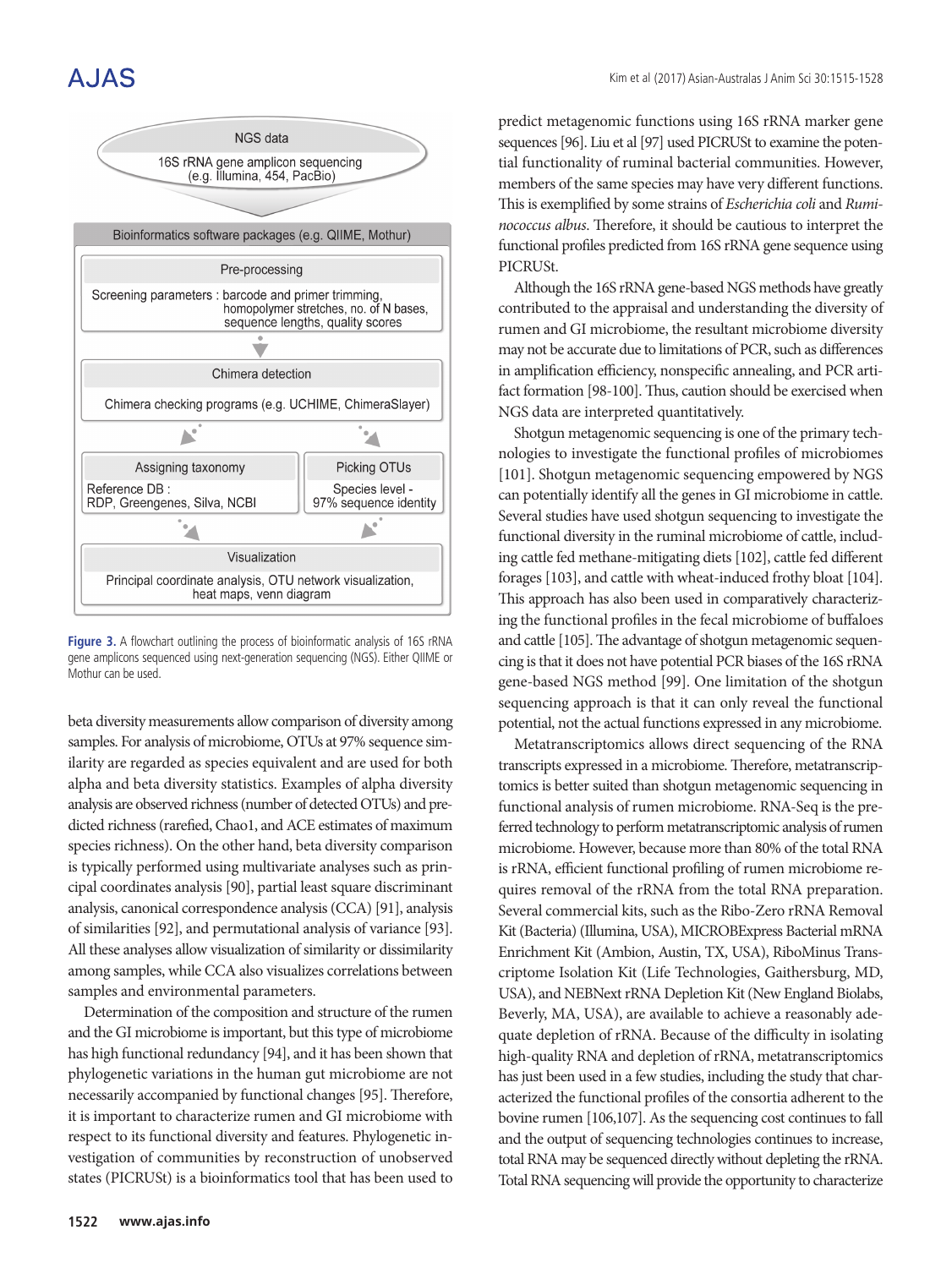both the composition of the functions of a microbiome. If the 16S rRNA genes are also sequenced, the ratio of rRNA over 16S rRNA gene can be used to assess the metabolic activity status of a bacterial taxon [108].

From a nutritional perspective, it is useful to identify the species or taxa of microbes that contribute to important aspects of rumen functions, such as fiber digestion, proteolysis, and rumen acidosis. Even though we know the metabolism and the role of some rumen microbes, it remains to be difficult, if not impossible, to ascertain the causality relationship between a group of microbes and a rumen function. In recent studies, correlation analysis has been used to identify the microbes that are correlated, either positively or negatively, to given fermentation characteristics or animal performance (e.g. [23,109]). Although causality relationship cannot be identified from such correlations, the correlated microbes can serve as indicators of fermentation or animal performance. New hypotheses can be formulated to further investigate if the correlated microbes are the cause of phenotypes of interest.

### **CONCLUDING REMARKS**

Globally, the demands for beef and dairy products continue to grow as the population grows and the living standards improve in developing countries. Numerous nutritional studies have been conducted to improve feed efficiency and host health, and investigation and analysis of rumen microbiome, mostly using metagenomics, are increasingly being included in nutritional studies. Metagenomic studies of rumen microbiome may not directly enhance nutrition or host health, but they will provide the knowledge to help develop new rational dietary interventions to improve feed efficiency and host health. Furthermore, the density of microbes in the rumen is among the highest, creating intense interactions among microbes, both among the members of the same species or different species, including interactions between bacteria and phages. Metagenomic studies of the rumen microbiome will advance understanding of microbiology, especially microbial interactions, fermentative metabolism, and interspecies hydrogen transfer. Such fundamental microbiological knowledge can also help nutritional studies. Collaboration between nutritionists and microbiologists is needed to better design the research and interpret the results.

### **CONFLICT OF INTEREST**

We certify that there is no conflict of interest with any financial organization regarding the material discussed in the manuscript.

### **ACKNOWLEDGMENTS**

This work was carried out with the support of "Cooperative Research Program for Agriculture Science & Technology Development (Project title: Investigation of rumen microbiome in Hanwoo cattle fed different diets, Project No. PJ01203103)" Rural Development Administration, Republic of Korea.

### **REFERENCES**

- 1.Deng W, Xi D, Mao H, Wanapat M. The use of molecular techniques based on ribosomal RNA and DNA for rumen microbial ecosystem studies: a review. Mol Biol Rep 2008;35:265-74.
- 2.Kobayashi Y, Onodera R. Application of molecular biology to rumen microbes - review. Asian-Australas J Anim Sci 1999;12:77-83.
- 3.White BA, Cann IKO, Kocherginskaya SA, et al. Molecular analysis of Archaea, Bacteria and Eucarya communities in the rumen - review. Asian-Australas J Anim Sci 1999;12:129-38.
- 4.McSweeney CS, Mackie RI, Odenyo AA, Stahl DA. Development of an oligonucleotide probe targeting 16S rRNA and its application for detection and quantitation of the ruminal bacterium *Synergistes jonesii* in a mixed-population chemostat. Appl Environ Microbiol 1993;59:1607-12.
- 5.Yanagita K, Kamagata Y, Kawaharasaki M, et al. Phylogenetic analysis of methanogens in sheep rumen ecosystem and detection of *Methanomicrobium mobile* by fluorescence *in situ* hybridization. Biosci Biotechnol Biochem 2000;64:1737-42.
- 6.Larue R, Yu Z, Parisi VA, Egan AR, Morrison M. Novel microbial diversity adherent to plant biomass in the herbivore gastrointestinal tract, as revealed by ribosomal intergenic spacer analysis and *rrs* gene sequencing. Environ Microbiol 2005;7:530-43.
- 7.Wei G, Lu H, Zhou Z, et al. The microbial community in the feces of the giant panda (*Ailuropoda melanoleuca*) as determined by PCR-TGGE profiling and clone library analysis. Microb Ecol 2007;54: 194-202.
- 8.Welkie DG, Stevenson DM, Weimer PJ. ARISA analysis of ruminal bacterial community dynamics in lactating dairy cows during the feeding cycle. Anaerobe 2010;16:94-100.
- 9.Yu Z, Morrison M. Comparisons of different hypervariable regions of *rrs* genes for use in fingerprinting of microbial communities by PCR-denaturing gradient gel electrophoresis. Appl Environ Microbiol 2004;70:4800-6.
- 10. Rattray RM, Craig AM. Molecular characterization of sheep ruminal enrichments that detoxify pyrrolizidine alkaloids by denaturing gradient gel electrophoresis and cloning. Microb Ecol 2007;54:264-75.
- 11. Tajima K, Aminov RI, Nagamine T, et al. Rumen bacterial diversity as determined by sequence analysis of 16S rDNA libraries. FEMS Microbiol Ecol 1999;29:159-69.
- 12.Kim M, Morrison M, Yu Z. Status of the phylogenetic diversity census of ruminal microbiomes. FEMS Microbiol Ecol 2011;76:49-63.
- 13. Brulc JM, Antonopoulos DA, Miller ME, et al. Gene-centric metagenomics of the fiber-adherent bovine rumen microbiome reveals forage specific glycoside hydrolases. Proc Natl Acad Sci USA 2009; 106:1948-53.
- 14.Callaway TR, Dowd SE, Edrington TS, et al. Evaluation of bacterial diversity in the rumen and feces of cattle fed different levels of dried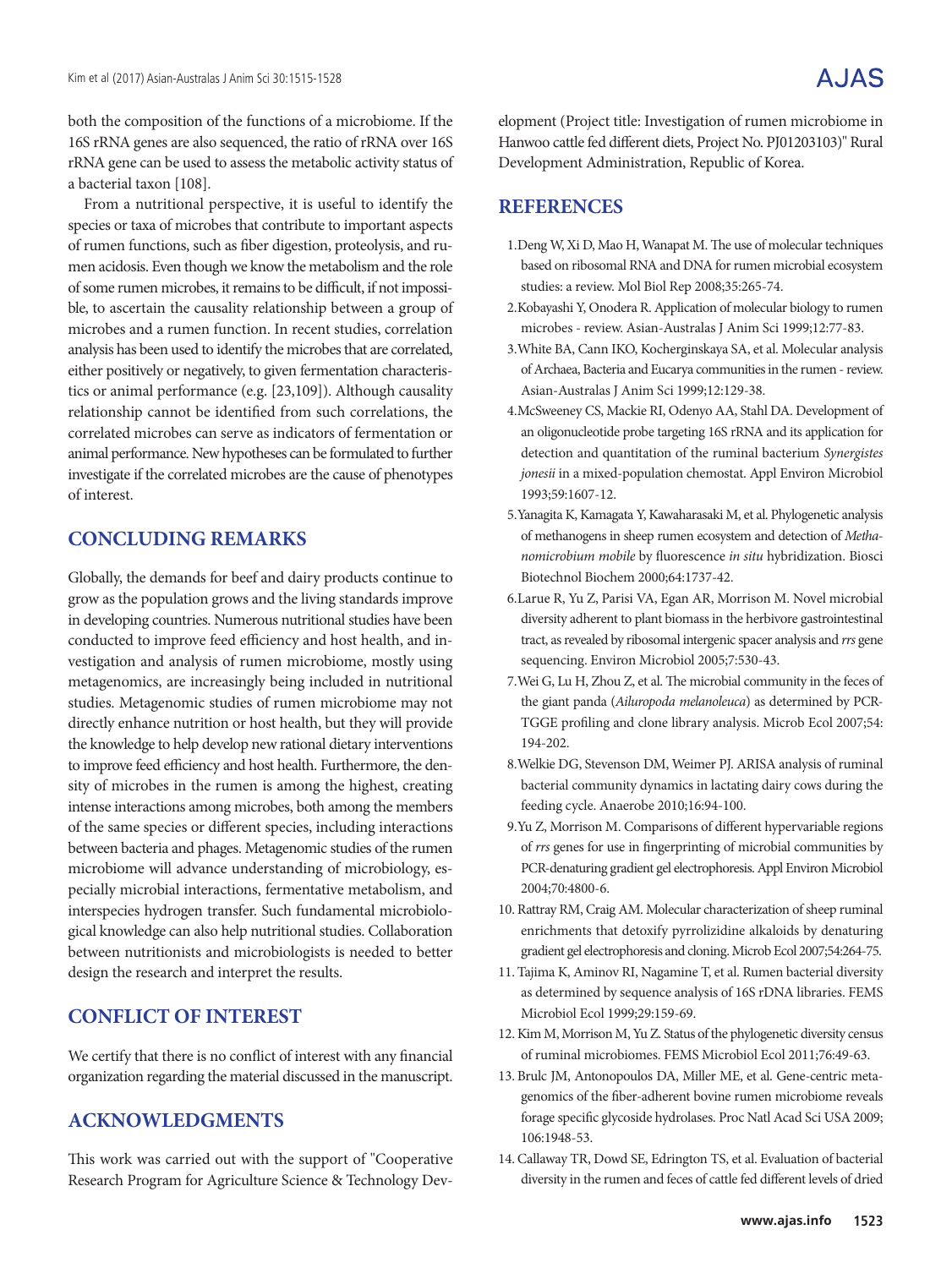distillers grains plus solubles using bacterial tag-encoded FLX amplicon pyrosequencing. J Anim Sci 2010;88:3977-83.

- 15. Paz HA, Anderson CL, Muller MJ, Kononoff PJ, Fernando SC. Rumen bacterial community composition in Holstein and Jersey cows is different under same dietary condition and is not affected by sampling method. Front Microbiol 2016;7:1206.
- 16. Wells JE, Shackelford SD, Berry ED, et al. Prevalence and level of *Escherichia coli* O157:H7 in feces and on hides of feedlot steers fed diets with or without wet distillers grains with solubles. J Food Prot 2009;72:1624-33.
- 17. Myer PR, Wells JE, Smith TP, Kuehn LA, Freetly HC. Cecum microbial communities from steers differing in feed efficiency. J Anim Sci 2015; 93:5327-40.
- 18. Myer PR, Wells JE, Smith TP, Kuehn LA, Freetly HC. Microbial community profiles of the jejunum from steers differing in feed efficiency. J Anim Sci 2016;94:327-38.
- 19. Yu Z, Morrison M. Improved extraction of PCR-quality community DNA from digesta and fecal samples. Biotechniques 2004;36:808-12.
- 20.Kim M, Eastridge ML, Yu Z. Investigation of ruminal bacterial diversity in dairy cattle fed supplementary monensin alone and in combination with fat, using pyrosequencing analysis. Can J Microbiol 2014;60:65-71.
- 21.Kim M, Felix TL, Loerch SC, Yu Z. Effect of haylage and monensin supplementation on ruminal bacterial communities of feedlot cattle. Curr Microbiol 2014;69:169-75.
- 22.Kim M, Kim J, Kuehn LA, et al. Investigation of bacterial diversity in the feces of cattle fed different diets. J Anim Sci 2014;92:683-94.
- 23. Myer PR, Smith TP, Wells JE, Kuehn LA, Freetly HC. Rumen microbiome from steers differing in feed efficiency. PLoS ONE 2015;10: e0129174.
- 24. Myer PR, Wells JE, Smith TP, Kuehn LA, Freetly HC. Microbial community profiles of the colon from steers differing in feed efficiency. SpringerPlus 2015;4:454.
- 25. Woese CR, Gutell R, Gupta R, Noller HF. Detailed analysis of the higher-order structure of 16S-like ribosomal ribonucleic acids. Microbiol Rev 1983;47:621-69.
- 26. Yu Z, Garcia-Gonzalez R, Schanbacher FL, Morrison M. Evaluations of different hypervariable regions of archaeal 16S rRNA genes in profiling of methanogens by Archaea-specific PCR and denaturing gradient gel electrophoresis. Appl Environ Microbiol 2008;74:889-93.
- 27. Lueders T, Chin KJ, Conrad R, Friedrich M. Molecular analyses of methyl-coenzyme M reductase alpha-subunit (*mcrA*) genes in rice field soil and enrichment cultures reveal the methanogenic phenotype of a novel archaeal lineage. Environ Microbiol 2001;3:194-204.
- 28. Luton PE, Wayne JM, Sharp RJ, Riley PW. The *mcrA* gene as an alternative to 16S rRNA in the phylogenetic analysis of methanogen populations in landfill. Microbiology 2002;148:3521-30.
- 29. Daquiado AR, Cho KM, Kim TY, et al. Methanogenic archaea diversity in Hanwoo (*Bos taurus coreanae*) rumen fluid, rectal dung, and barn floor manure using a culture-independent method based on *mcrA* gene sequences. Anaerobe 2014;27:77-81.
- 30. Denman SE, Tomkins NW, McSweeney CS. Quantitation and diversity

analysis of ruminal methanogenic populations in response to the antimethanogenic compound bromochloromethane. FEMS Microbiol Ecol 2007;62:313-22.

- 31. Lwin KO, Matsui H, Ban-Tokuda T, et al. Comparative analysis of methanogen diversity in the rumen of crossbred buffalo and cattle in the Philippines by using the functional gene *mcrA*. Mol Biol Rep 2012;39:10769-74.
- 32. Ozutsumi Y, Tajima K, Takenaka A, Itabashi H. *McrA* gene and 16S rRNA gene in the phylogenetic analysis of methanogens in the rumen of faunated and unfaunated cattle. Anim Sci J 2012;83:727-34.
- 33. Ozutsumi Y, Tajima K, Takenaka A, Itabashi H. The effect of protozoa on the composition of rumen bacteria in cattle using 16S rRNA gene clone libraries. Biosci Biotechnol Biochem 2005;69:499-506.
- 34. Tajima K, Arai S, Ogata K, et al. Rumen bacterial community transition during adaptation to high-grain diet. Anaerobe 2000;6:273-84.
- 35. Tajima K, Nonaka I, Higuchi K, et al. Influence of high temperature and humidity on rumen bacterial diversity in Holstein heifers. Anaerobe 2007;13:57-64.
- 36. Zhou M, Hernandez-Sanabria E, Guan LL. Assessment of the microbial ecology of ruminal methanogens in cattle with different feed efficiencies. Appl Environ Microbiol 2009;75:6524-33.
- 37. Lukas F, Simunek J, Mrazek J, Kopecny J. PCR-DGGE analysis of bacterial population attached to the bovine rumen wall. Folia Microbiol 2010;55:345-8.
- 38.Cho SJ, Cho KM, Shin EC, et al. 16S rDNA analysis of bacterial diversity in three fractions of cow rumen. J Microbiol Biotechnol 2006;16:92-101.
- 39.Kim M, Morrison M, Yu Z. Phylogenetic diversity of bacterial communities in bovine rumen as affected by diets and microenvironments. Folia Microbiol 2011;56:453-8.
- 40. Bekele AZ, Koike S, Kobayashi Y. Genetic diversity and diet specificity of ruminal *Prevotella* revealed by 16S rRNA gene-based analysis. FEMS Microbiol Lett 2010;305:49-57.
- 41. Bekele AZ, Koike S, Kobayashi Y. Phylogenetic diversity and dietary association of rumen *Treponema* revealed using group-specific 16S rRNA gene-based analysis. FEMS Microbiol Lett 2011;316:51-60.
- 42. Patra A, Park T, Kim M, Yu Z. Rumen methanogens and mitigation of methane emission by anti-methanogenic compounds and substances. J Anim Sci Biotechnol 2017;8:13.
- 43.Kim M, Wells JE. A meta-analysis of bacterial diversity in the feces of cattle. Curr Microbiol 2016;72:145-51.
- 44. McSweeney CS, Denman SE, Wright ADG, Yu Z. Application of recent DNA/RNA-based techniques in rumen ecology. Asian-Australas J Anim Sci 2007;20:283-94.
- 45.Kim M, Yu Z. Quantitative comparisons of select cultured and uncultured microbial populations in the rumen of cattle fed different diets. J Anim Sci Biotechnol 2012;3:28.
- 46. Stevenson DM, Weimer PJ. Dominance of Prevotella and low abundance of classical ruminal bacterial species in the bovine rumen revealed by relative quantification real-time PCR. Appl Microbiol Biotechnol 2007;75:165-74.
- 47. Weimer PJ, Stevenson DM, Mertens DR, Thomas EE. Effect of monen-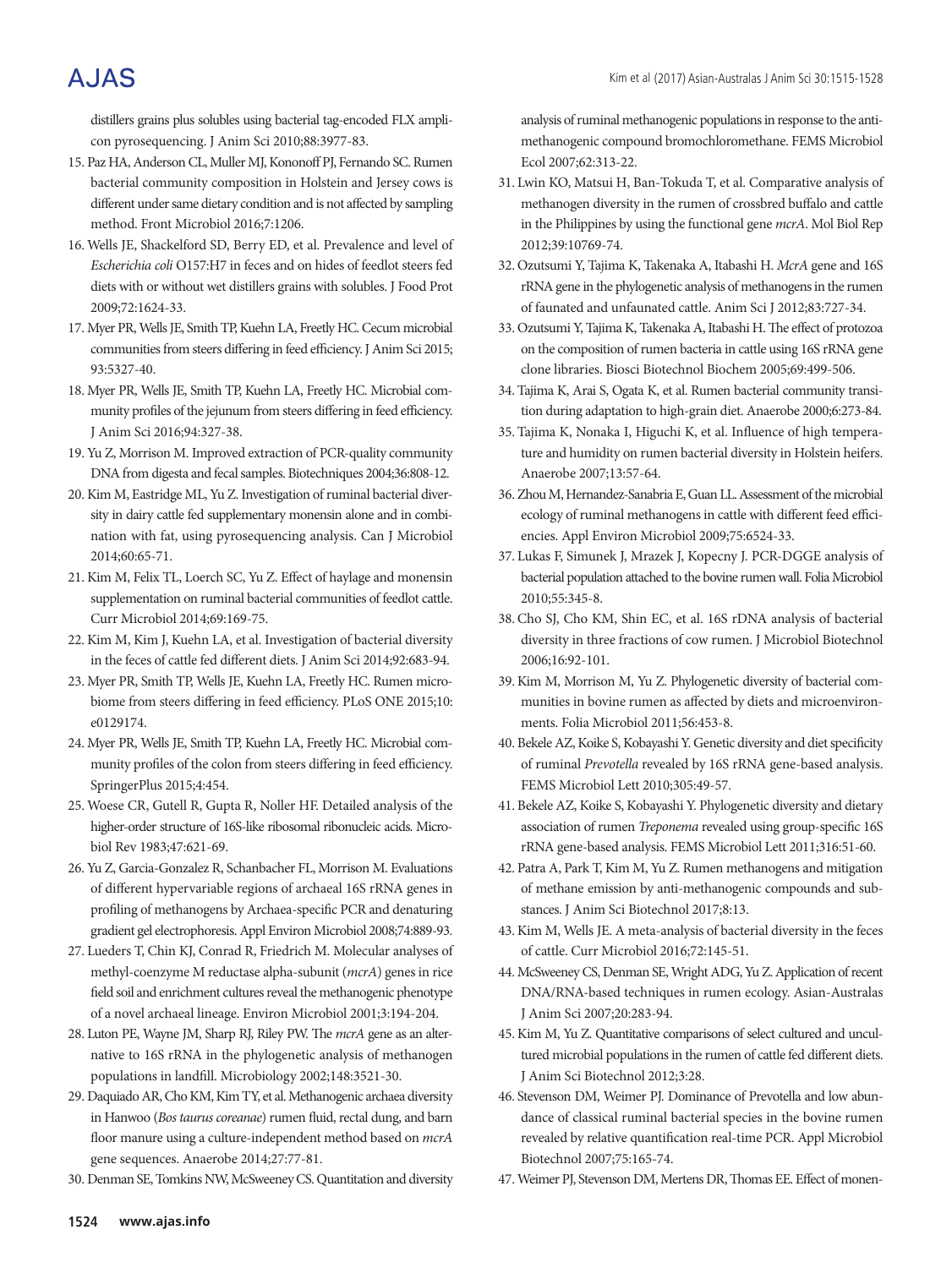sin feeding and withdrawal on populations of individual bacterial species in the rumen of lactating dairy cows fed high-starch rations. Appl Microbiol Biotechnol 2008;80:135-45.

- 48. Tajima K, Aminov RI, Nagamine T, et al. Diet-dependent shifts in the bacterial population of the rumen revealed with real-time PCR. Appl Environ Microbiol 2001;67:2766-74.
- 49.Khafipour E, Li S, Plaizier JC, Krause DO. Rumen microbiome composition determined using two nutritional models of subacute ruminal acidosis. Appl Environ Microbiol 2009;75:7115-24.
- 50.Klieve AV, Hennessy D, Ouwerkerk D, et al. Establishing populations of *Megasphaera elsdenii* YE 34 and *Butyrivibrio fibrisolvens* YE 44 in the rumen of cattle fed high grain diets. J Appl Microbiol 2003;95: 621-30.
- 51. Stiverson J, Morrison M, Yu Z. Populations of select cultured and uncultured bacteria in the rumen of sheep and the effect of diets and ruminal fractions. Int J Microbiol 2011;2011:750613.
- 52. Poulsen M, Schwab C, Jensen BB, et al. Methylotrophic methanogenic *Thermoplasmata* implicated in reduced methane emissions from bovine rumen. Nat Commun 2013;4:1428.
- 53. Sylvester JT, Karnati SK, Yu Z, Morrison M, Firkins JL. Development of an assay to quantify rumen ciliate protozoal biomass in cows using real-time PCR. J Nutr 2004;134:3378-84.
- 54.Abrar A, Watanabe H, Kitamura T, et al. Diversity and fluctuation in ciliate protozoan population in the rumen of cattle. Anim Sci J 2016;87:1188-92.
- 55. Hook SE, Steele MA, Northwood KS, Wright AD, McBride BW. Impact of high-concentrate feeding and low ruminal pH on methanogens and protozoa in the rumen of dairy cows. Microb Ecol 2011;62:94-105.
- 56.Kittelmann S, Janssen PH. Characterization of rumen ciliate community composition in domestic sheep, deer, and cattle, feeding on varying diets, by means of PCR-DGGE and clone libraries. FEMS Microbiol Ecol 2011;75:468-81.
- 57. Skillman LC, Toovey AF, Williams AJ, Wright AD. Development and validation of a real-time PCR method to quantify rumen protozoa and examination of variability between *Entodinium* populations in sheep offered a hay-based diet. Appl Environ Microbiol 2006;72:200-6.
- 58. Orpin CG. Studies on the rumen flagellate *Neocallimastix frontalis*. J Gen Microbiol 1975;91:249-62.
- 59. Denman SE, McSweeney CS. Development of a real-time PCR assay for monitoring anaerobic fungal and cellulolytic bacterial populations within the rumen. FEMS Microbiol Ecol 2006;58:572-82.
- 60. Bowman BH, Taylor JW, Brownlee AG, et al. Molecular evolution of the fungi: relationship of the *Basidiomycetes*, *Ascomycetes*, and *Chytridiomycetes*. Mol Biol Evol 1992;9:285-96.
- 61. Edwards JE, Kingston-Smith AH, Jimenez HR, et al. Dynamics of initial colonization of nonconserved perennial ryegrass by anaerobic fungi in the bovine rumen. FEMS Microbiol Ecol 2008;66:537-45.
- 62. Mao S, Zhang M, Liu J, Zhu W. Characterising the bacterial microbiota across the gastrointestinal tracts of dairy cattle: membership and potential function. Sci Rep 2015;5:16116.
- 63. de Oliveira MN, Jewell KA, Freitas FS, et al. Characterizing the microbiota across the gastrointestinal tract of a Brazilian Nelore steer. Vet

Microbiol 2013;164:307-14.

- 64. Zhou M, Chen Y, Griebel PJ, Guan le L. Methanogen prevalence throughout the gastrointestinal tract of pre-weaned dairy calves. Gut Microbes 2014;5:628-38.
- 65. Frey JC, Pell AN, Berthiaume R, et al. Comparative studies of microbial populations in the rumen, duodenum, ileum and faeces of lactating dairy cows. J Appl Microbiol 2010;108:1982-93.
- 66.Kang S, Denman SE, Morrison M, et al. Dysbiosis of fecal microbiota in Crohn's disease patients as revealed by a custom phylogenetic microarray. Inflamm Bowel Dis 2010;16:2034-42.
- 67. Palmer C, Bik EM, Eisen MB, et al. Rapid quantitative profiling of complex microbial populations. Nucleic Acids Res 2006;34:e5.
- 68.Kim M, Wang L, Morrison M, Yu Z. Development of a phylogenetic microarray for comprehensive analysis of ruminal bacterial communities. J Appl Microbiol 2014;117:949-60.
- 69. Patra AK, Yu Z. Essential oils affect populations of some rumen bacteria *in vitro* as revealed by microarray (RumenBactArray) analysis. Front Microbiol 2015;6:297.
- 70. Suzuki S, Ono N, Furusawa C, Kashiwagi A, Yomo T. Experimental optimization of probe length to increase the sequence specificity of high-density oligonucleotide microarrays. BMC Genomics 2007;8:373.
- 71. Rimour S, Hill D, Militon C, Peyret P. GoArrays: highly dynamic and efficient microarray probe design. Bioinformatics 2005;21:1094-103.
- 72. Pitta DW, Pinchak E, Dowd SE, et al. Rumen bacterial diversity dynamics associated with changing from bermudagrass hay to grazed winter wheat diets. Microb Ecol 2010;59:511-22.
- 73.Cersosimo LM, Bainbridge ML, Kraft J, Wright AD. Influence of periparturient and postpartum diets on rumen methanogen communities in three breeds of primiparous dairy cows. BMC Microbiol 2016;16:78.
- 74. Fouts DE, Szpakowski S, Purushe J, et al. Next generation sequencing to define prokaryotic and fungal diversity in the bovine rumen. PLoS One 2012;7:e48289.
- 75. Henderson G, Cox F, Ganesh S, et al. Rumen microbial community composition varies with diet and host, but a core microbiome is found across a wide geographical range. Sci Rep 2015;5:14567.
- 76.Caporaso JG, Lauber CL, Walters WA, et al. Global patterns of 16S rRNA diversity at a depth of millions of sequences per sample. Proc Natl Acad Sci USA 2011;108 Suppl 1:4516-22.
- 77. Nelson MC, Morrison HG, Benjamino J, Grim SL, Graf J. Analysis, optimization and verification of illumina-generated 16S rRNA gene amplicon surveys. PLoS ONE 2014;9:e94249.
- 78. Myer PR, Kim M, Freetly HC, Smith TP. Evaluation of 16S rRNA amplicon sequencing using two next-generation sequencing technologies for phylogenetic analysis of the rumen bacterial community in steers. J Microbiol Methods 2016;127:132-40.
- 79.Caporaso JG, Kuczynski J, Stombaugh J, et al. QIIME allows analysis of high-throughput community sequencing data. Nat Methods 2010; 7:335-6.
- 80. Schloss PD, Westcott SL, Ryabin T, et al. Introducing mothur: opensource, platform-independent, community-supported software for describing and comparing microbial communities. Appl Environ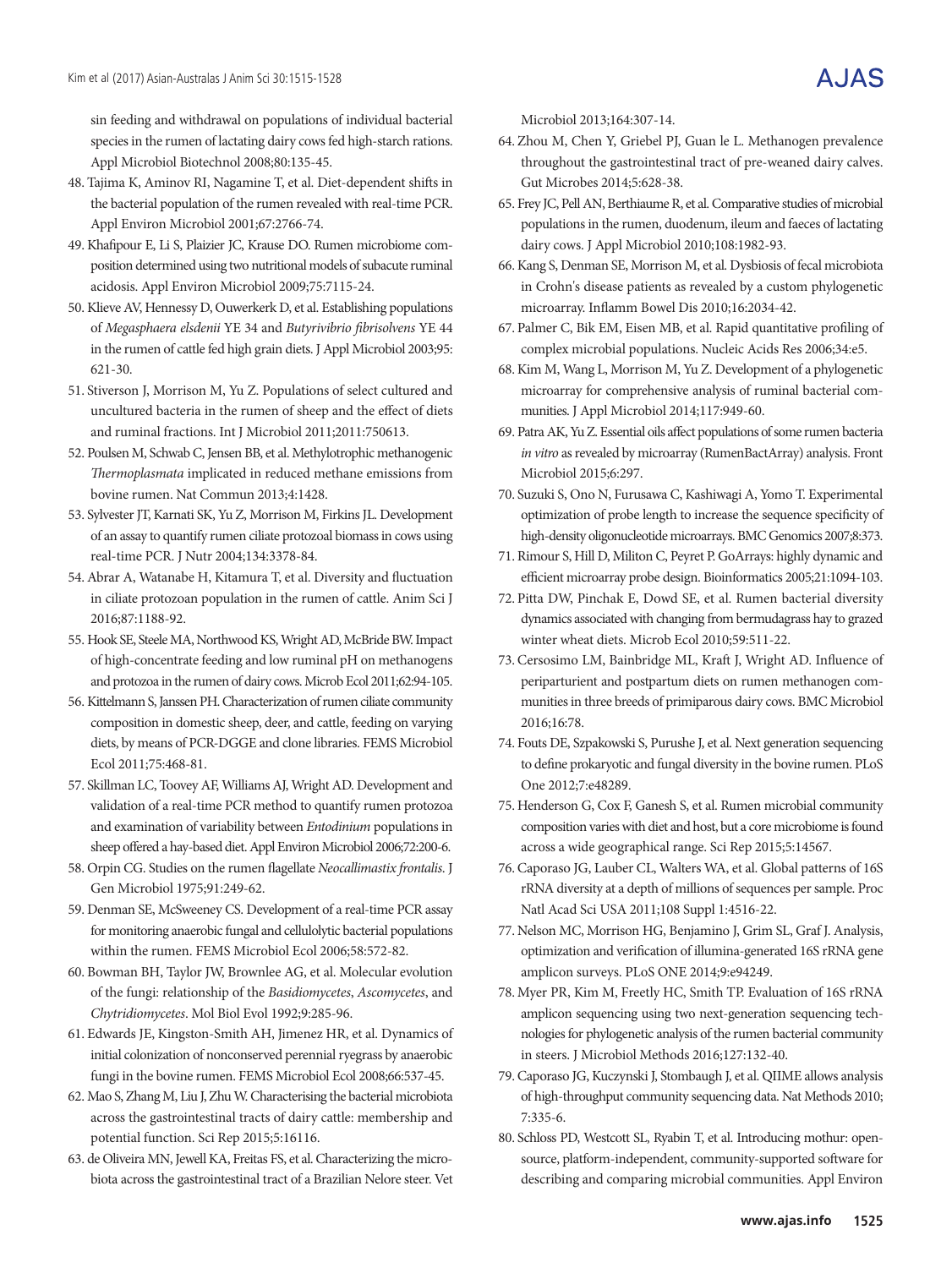Microbiol 2009;75:7537-41.

- 81. Haas BJ, Gevers D, Earl AM, et al. Chimeric 16S rRNA sequence formation and detection in Sanger and 454-pyrosequenced PCR amplicons. Genome Res 2011;21:494-504.
- 82. Edgar RC, Haas BJ, Clemente JC, Quince C, Knight R. UCHIME improves sensitivity and speed of chimera detection. Bioinformatics 2011;27:2194-200.
- 83. Edgar RC. Search and clustering orders of magnitude faster than BLAST. Bioinformatics 2010;26:2460-1.
- 84. McDonald D, Price MN, Goodrich J, et al. An improved Greengenes taxonomy with explicit ranks for ecological and evolutionary analyses of bacteria and archaea. ISME J 2012;6:610-8.
- 85. Werner JJ, Koren O, Hugenholtz P, et al. Impact of training sets on classification of high-throughput bacterial 16s rRNA gene surveys. ISME J 2012;6:94-103.
- 86. Pruesse E, Quast C, Knittel K, et al. SILVA: a comprehensive online resource for quality checked and aligned ribosomal RNA sequence data compatible with ARB. Nucleic Acids Res 2007;35:7188-96.
- 87. Quast C, Pruesse E, Yilmaz P, et al. The SILVA ribosomal RNA gene database project: improved data processing and web-based tools. Nucleic Acids Res 2013;41:D590-6.
- 88. Yilmaz P, Parfrey LW, Yarza P, et al. The SILVA and "All-species Living Tree Project (LTP)" taxonomic frameworks. Nucleic Acids Res 2014; 42:D643-8.
- 89. Wang Q, Garrity GM, Tiedje JM, Cole JR. Naïve Bayesian classifier for rapid assignment of rRNA sequences into the new bacterial taxonomy. Appl Environ Microbiol 2007;73:5261-7.
- 90. Lozupone C, Lladser ME, Knights D, Stombaugh J, Knight R. UniFrac: an effective distance metric for microbial community comparison. ISME J 2011;5:169-72.
- 91. Ter Braak CJF. Canonical correspondence analysis: a new eigenvector technique for multivariate direct gradient analysis. Ecology 1986;67: 1167-79.
- 92.Clarke KR. Non-parametric multivariate analyses of changes in community structure. Aust J Ecol 1993;18:117-43.
- 93.Anderson MJ. A new method for non-parametric multivariate analysis of variance. Austral Ecol 2001;26:32-46.
- 94. Weimer PJ. Redundancy, resilience, and host specificity of the ruminal microbiota: implications for engineering improved ruminal fermentations. Front Microbiol 2015;6:296.
- 95. Turnbaugh PJ, Hamady M, Yatsunenko T, et al. A core gut microbiome in obese and lean twins. Nature 2009;457:480-4.
- 96. Langille MG, Zaneveld J, Caporaso JG, et al. Predictive functional profiling of microbial communities using 16S rRNA marker gene sequences. Nat Biotechnol 2013;31:814-21.
- 97. Liu J, Zhang M, Xue C, Zhu W, Mao S. Characterization and comparison of the temporal dynamics of ruminal bacterial microbiota colonizing rice straw and alfalfa hay within ruminants. J Dairy Sci 2016;99:9668-81.
- 98. Firkins JL, Yu Z. Ruminant Nutrition Symposium: How to use data on the rumen microbiome to improve our understanding of ruminant nutrition. J Anim Sci 2015;93:1450-70.
- 99. Poretsky R, Rodriguez RL, Luo C, Tsementzi D, Konstantinidis KT. Strengths and limitations of 16S rRNA gene amplicon sequencing in revealing temporal microbial community dynamics. PLoS One 2014;9:e93827.
- 100. von Wintzingerode F, Gobel UB, Stackebrandt E. Determination of microbial diversity in environmental samples: pitfalls of PCRbased rRNA analysis. FEMS Microbiol Rev 1997;21:213-29.
- 101. Nayfach S, Pollard KS. Toward accurate and quantitative comparative metagenomics. Cell 2016;166:1103-16.
- 102. Ross EM, Moate PJ, Marett L, Cocks BG, Hayes BJ. Investigating the effect of two methane-mitigating diets on the rumen microbiome using massively parallel sequencing. J Dairy Sci 2013;96:6030-46.
- 103. Patel V, Patel AK, Parmar NR, et al. Characterization of the rumen microbiome of Indian Kankrej cattle (*Bos indicus*) adapted to different forage diet. Appl Microbiol Biotechnol 2014;98:9749-61.
- 104. Pitta DW, Pinchak WE, Indugu N, et al. Metagenomic analysis of the rumen microbiome of steers with wheat-induced frothy bloat. Front Microbiol 2016;7:689.
- 105. Zhang J, Xu C, Huo D, Hu Q, Peng Q. Comparative study of the gut microbiome potentially related to milk protein in Murrah buffaloes (*Bubalus bubalis*) and Chinese Holstein cattle. Sci Rep 2017;7:42189.
- 106. Dai X, Tian Y, Li J, et al. Metatranscriptomic analyses of plant cell wall polysaccharide degradation by microorganisms in the cow rumen. Appl Environ Microbiol 2015;81:1375-86.
- 107. Shinkai T, Mitsumori M, Sofyan A, et al. Comprehensive detection of bacterial carbohydrate-active enzyme coding genes expressed in cow rumen. Anim Sci J 2016;87:1363-70.
- 108. Ka JO, Yu Z, Mohn WW. Monitoring the size and metabolic activity of the bacterial community during biostimulation of fuel-contaminated soil using competitive PCR and RT-PCR. Microb Ecol 2001; 42:267-73.
- 109. Jami E, White BA, Mizrahi I. Potential role of the bovine rumen microbiome in modulating milk composition and feed efficiency. PLoS One 2014;9:e85423.
- 110. Walter J, Tannock G, Tilsala-Timisjarvi A, et al. Detection and identification of gastrointestinal *Lactobacillus* species by using denaturing gradient gel electrophoresis and species-specific PCR primers. Appl Environ Microbiol 2000;66:297-303.
- 111. Maeda H, Fujimoto C, Haruki Y, et al. Quantitative real-time PCR using TaqMan and SYBR Green for *Actinobacillus actinomycetemcomitans*, *Porphyromonas gingivalis*, *Prevotella intermedia*, tetQ gene and total bacteria. FEMS Immunol Med Microbiol 2003;39:81-6.
- 112. Yu Y, Lee C, Kim J, Hwang S. Group‐specific primer and probe sets to detect methanogenic communities using quantitative real‐time polymerase chain reaction. Biotechnol Bioeng 2005;89:670-9.
- 113. Muyzer G, De Waal EC, Uitterlinden AG. Profiling of complex microbial populations by denaturing gradient gel electrophoresis analysis of polymerase chain reaction-amplified genes coding for 16S rRNA. Appl Environ Microbiol 1993;59:695-700.
- 114. Fierer N, Jackson JA, Vilgalys R, Jackson RB. Assessment of soil microbial community structure by use of taxon-specific quantitative PCR assays. Appl Environ Microbiol 2005;71:4117-20.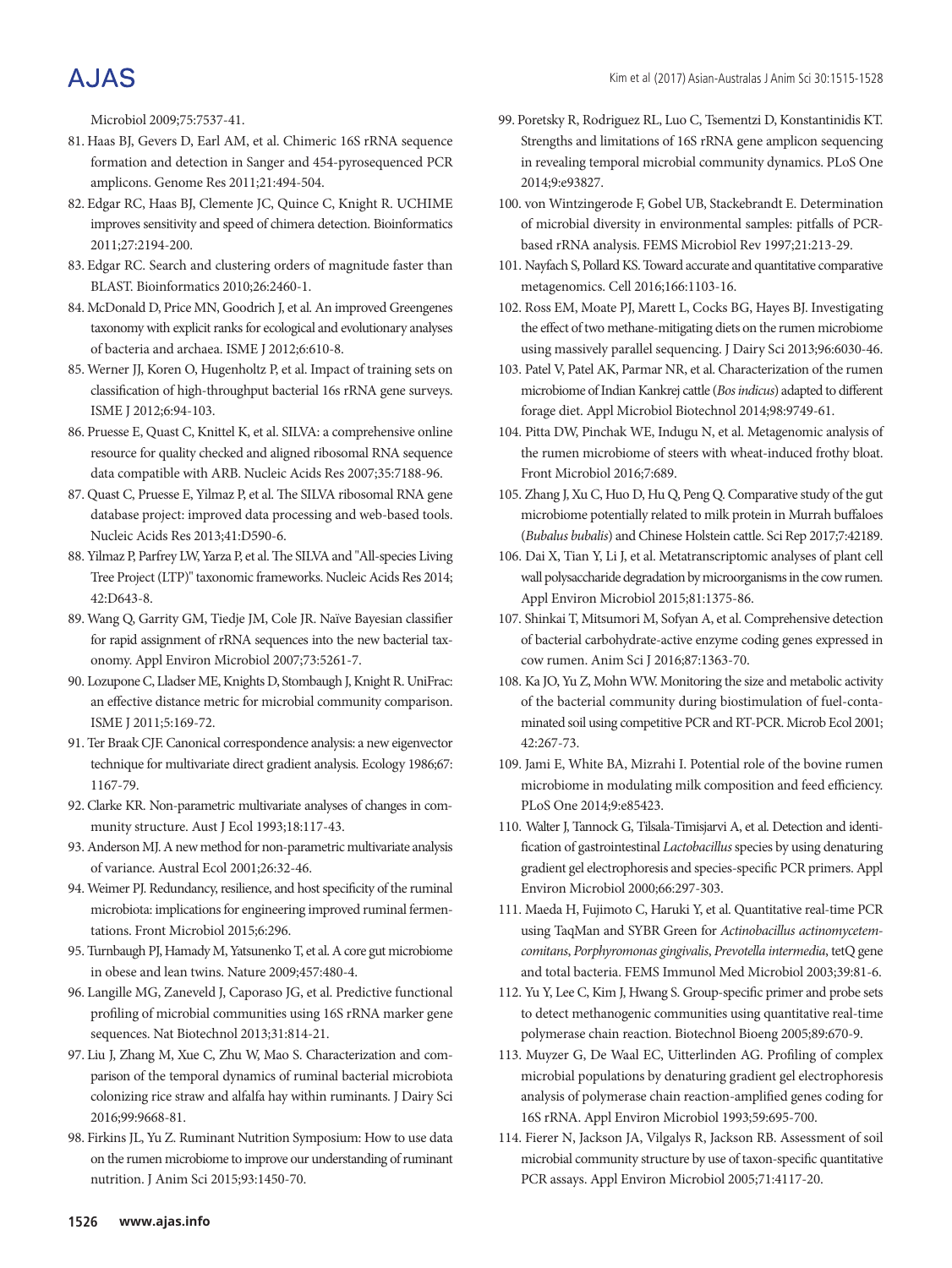- 115. Lee DH, Zo YG, Kim SJ. Nonradioactive method to study genetic profiles of natural bacterial communities by PCR-single-strandconformation polymorphism. Appl Environ Microbiol 1996;62: 3112-20.
- 116. Guo X, Xia X, Tang R, et al. Development of a real-time PCR method for *Firmicutes* and *Bacteroidetes* in faeces and its application to quantify intestinal population of obese and lean pigs. Lett Appl Microbiol 2008;47:367-73.
- 117. Schwieger F, Tebbe CC. A new approach to utilize PCR-single-strandconformation polymorphism for 16S rRNA gene-based microbial community analysis. Appl Environ Microbiol 1998;64:4870-6.
- 118. Muhling M, Woolven-Allen J, Murrell JC, Joint I. Improved groupspecific PCR primers for denaturing gradient gel electrophoresis analysis of the genetic diversity of complex microbial communities. ISME J 2008;2:379-92.
- 119. Larsen N, Vogensen FK, van den Berg FW, et al. Gut microbiota in human adults with type 2 diabetes differs from non-diabetic adults. PLoS One 2010;5:e9085.
- 120. Matsuki T, Watanabe K, Fujimoto J, et al. Development of 16S rRNAgene-targeted group-specific primers for the detection and identification of predominant bacteria in human feces. Appl Environ Microbiol 2002;68:5445-51.
- 121. Layton A, McKay L, Williams D, et al. Development of Bacteroides 16S rRNA gene TaqMan-based real-time PCR assays for estimation of total, human, and bovine fecal pollution in water. Appl Environ Microbiol 2006;72:4214-24.
- 122. Bartosch S, Fite A, Macfarlane GT, McMurdo ME. Characterization of bacterial communities in feces from healthy elderly volunteers and hospitalized elderly patients by using real-time PCR and effects of antibiotic treatment on the fecal microbiota. Appl Environ Microbiol 2004;70:3575-81.
- 123. Lane DJ. 16S/23S rRNA Sequencing. In: Stackebrandt E, Goodfellow M, editors. Nucleic acid techniques in bacterial systematic, New York, USA: John Wiley and Sons; 1991. p. 115-75.
- 124. Ramirez-Farias C, Slezak K, Fuller Z, et al. Effect of inulin on the human gut microbiota: stimulation of *Bifidobacterium adolescentis* and *Faecalibacterium prausnitzii*. Br J Nutr 2009;101:541-50.
- 125. Delroisse JM, Boulvin AL, Parmentier I, et al. Quantification of *Bifidobacterium* spp. and *Lactobacillus* spp. in rat fecal samples by real-time PCR. Microbiol Res 2008;163:663-70.
- 126. Chaucheyras-Durand F, Ameilbonne A, Bichat A, et al. Live yeasts enhance fibre degradation in the cow rumen through an increase in plant substrate colonization by fibrolytic bacteria and fungi. J Appl Microbiol 2016;120:560-70.
- 127. Paillard D, McKain N, Chaudhary LC, et al. Relation between phylogenetic position, lipid metabolism and butyrate production by different *Butyrivibrio*-like bacteria from the rumen. Antonie Van Leeuwenhoek 2007;91:417-22.
- 128. Li M, Penner GB, Hernandez-Sanabria E, Oba M, Guan LL. Effects of sampling location and time, and host animal on assessment of bacterial diversity and fermentation parameters in the bovine rumen. J Appl Microbiol 2009;107:1924-34.
- 129. Koike S, Kobayashi Y. Development and use of competitive PCR assays for the rumen cellulolytic bacteria: *Fibrobacter succinogenes*, *Ruminococus albus* and *Ruminococcus flavefaciens*. FEMS Microbiol Lett 2001;204:361-6.
- 130. Petri RM, Schwaiger T, Penner GB, et al. Changes in the rumen epimural bacterial diversity of beef cattle as affected by diet and induced ruminal acidosis. Appl Environ Microbiol 2013;79:3744-55.
- 131. Belanche A, Doreau M, Edwards JE, et al. Shifts in the rumen microbiota due to the type of carbohydrate and level of protein ingested by dairy cattle are associated with changes in rumen fermentation. J Nutr 2012;142:1684-92.
- 132. Ouwerkerk D, Klieve AV, Forster RJ. Enumeration of *Megasphaera elsdenii* in rumen contents by real-time Taq nuclease assay. J Appl Microbiol 2002;92:753-8.
- 133. Hernandez-Sanabria E, Goonewardene LA, Wang Z, et al. Impact of feed efficiency and diet on adaptive variations in the bacterial community in the rumen fluid of cattle. Appl Environ Microbiol 2012;78:1203-14.
- 134. Rinttila T, Kassinen A, Malinen E, Krogius L, Palva A. Development of an extensive set of 16S rDNA-targeted primers for quantification of pathogenic and indigenous bacteria in faecal samples by real-time PCR. J Appl Microbiol 2004;97:1166-77.
- 135. Wetzels SU, Mann E, Metzler-Zebeli BU, et al. Epimural indicator phylotypes of transiently-induced subacute ruminal acidosis in dairy cattle. Front Microbiol 2016;7:274.
- 136. Angel R, Matthies D, Conrad R. Activation of methanogenesis in arid biological soil crusts despite the presence of oxygen. PLoS One 2011;6:e20453.
- 137. Steinberg LM, Regan JM. mcrA-targeted real-time quantitative PCR method to examine methanogen communities. Appl Environ Microbiol 2009;75:4435-42.
- 138. Hook SE, Northwood KS, Wright AD, McBride BW. Long-term monensin supplementation does not significantly affect the quantity or diversity of methanogens in the rumen of the lactating dairy cow. Appl Environ Microbiol 2009;75:374-80.
- 139. Tymensen LD, Beauchemin KA, McAllister TA. Structures of freeliving and protozoa-associated methanogen communities in the bovine rumen differ according to comparative analysis of 16S rRNA and *mcrA* genes. Microbiology 2012;158:1808-17.
- 140. Mihajlovski A, Dore J, Levenez F, Alric M, Brugere JF. Molecular evaluation of the human gut methanogenic archaeal microbiota reveals an age-associated increase of the diversity. Environ Microbiol Rep 2010;2:272-80.
- 141. Tymensen LD, McAllister TA. Community structure analysis of methanogens associated with rumen protozoa reveals bias in universal archaeal primers. Appl Environ Microbiol 2012;78:4051-6.
- 142. DeLong EF. Archaea in coastal marine environments. Proc Natl Acad Sci USA 1992;89:5685-9.
- 143. Whitford MF, Teather RM, Forster RJ. Phylogenetic analysis of methanogens from the bovine rumen. BMC Microbiol 2001;1:5.
- 144. Kozich JJ, Westcott SL, Baxter NT, Highlander SK, Schloss PD. Development of a dual-index sequencing strategy and curation